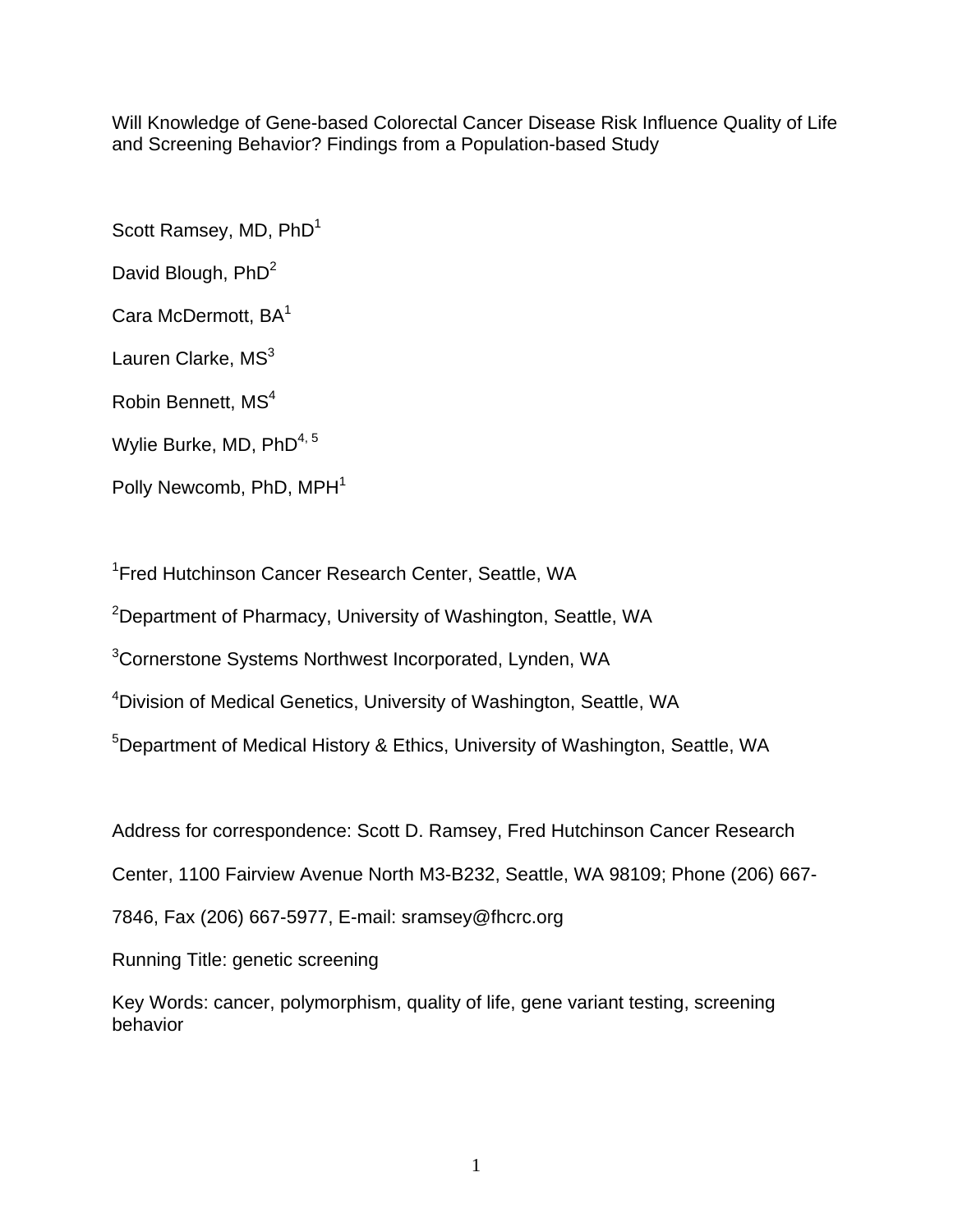#### **Abstract**

**Background/Aims:** Several gene variants conveying modestly increased risk for disease have been described for colorectal cancer. Patient acceptance of gene variant testing in clinical practice is not known. We evaluated the potential impact of hypothetical colorectal cancer associated gene variant testing on quality of life, health habits, and cancer screening behavior.

**Methods**: First-degree relatives of colorectal cancer patients and controls from the Seattle Colorectal Cancer Familial Registry were invited to participate in a web-based survey regarding colorectal cancer risk gene variant testing.

**Results**: 310 relatives and 170 controls completed the questionnaire. Quality of life for the hypothetical carrier state was modestly but non-significantly lower than current health after adjustment for sociodemographic and health factors. In the positive test scenario, 30% of respondents expressed willingness to change their diet, 25% would increase exercise, and 43% would start colorectal cancer screening. The proportions willing to modify these habits did not differ between groups.

**Conclusions**: Testing for gene variants associated with colorectal cancer risk may not influence quality of life, but may impact health habits and screening adherence. Changing behaviors as a result of testing may help to reduce cancer incidence and mortality, particularly among those at higher risk for colorectal cancer.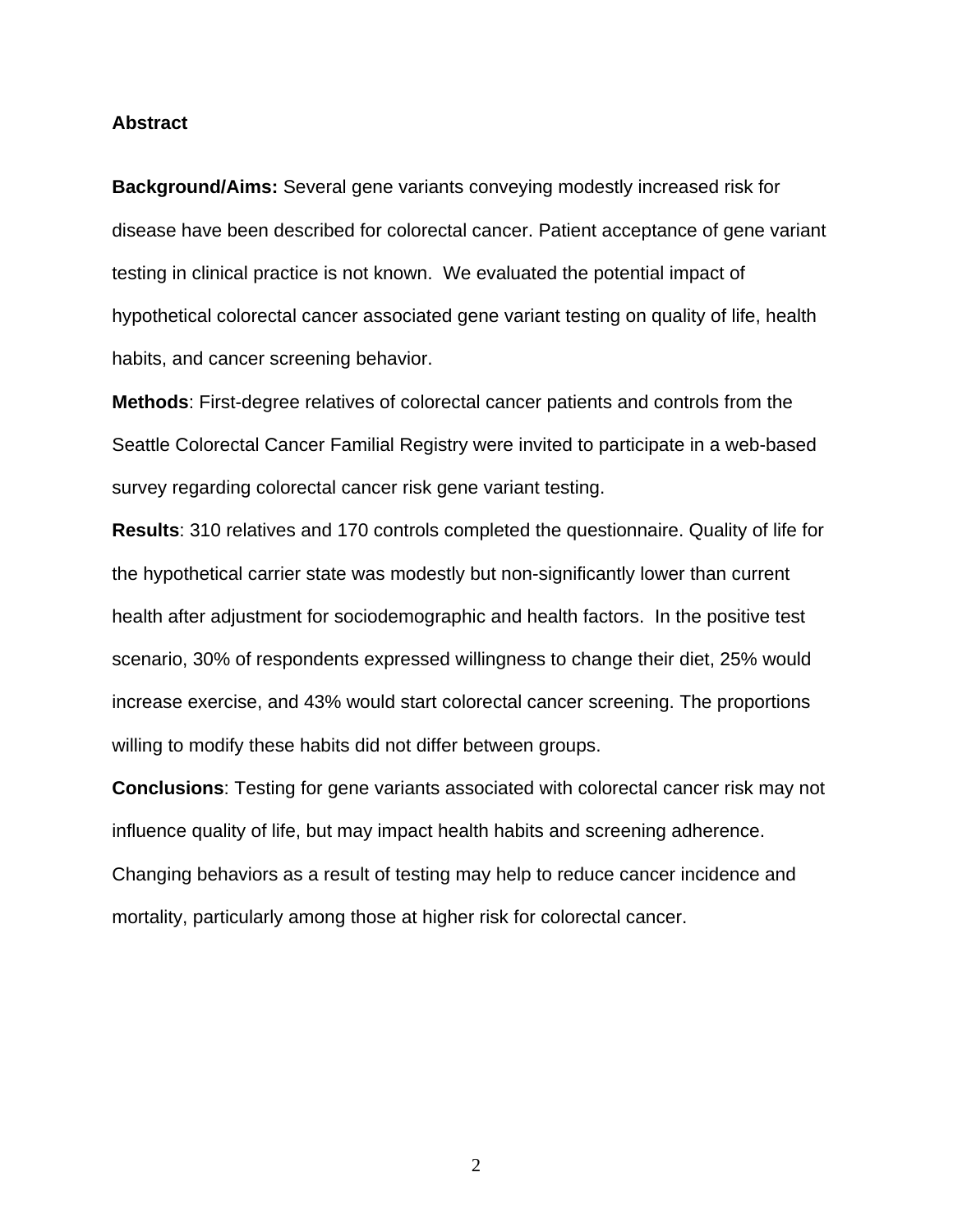# **INTRODUCTION**

Colorectal cancer is the third most common cancer and the third leading cause of cancer mortality in the United States [1]. Approximately 10% to 15% of individuals with colorectal cancer have an affected family member, and a small fraction of these individuals have cancer family syndromes with known mutations [2]. For the rest, a combination of environmental and genetic factors plays a role in the development of the colorectal cancer [3].

A number of studies have identified high prevalence, low penetrance gene variants (polymorphisms, haplotypes) that appear to be associated with a somewhat higher risk of developing colorectal cancer [4-7]. Although persons are not currently tested for these variants in clinical practice, the prospect of using genetic and environmental information to tailor screening and modify environmental exposures as a means of prevention is a conceptual cornerstone of personalized medicine as applied to cancer [8, 9]. A test for these gene variants would differ in an important way from the cancer susceptibility tests currently in clinical use, such as *BRCA* [10] and Lynch syndrome testing [11]: rather than identifying rare persons with very high lifetime risk, the gene variant test would predict a moderate but clinically meaningful increase in cancer risk among as many as 10% to 15% of the population. As a result, the test could be considered for population screening.

We conducted a population-based survey to determine how a hypothetical test for gene variants associated with moderately increased colorectal cancer risk might influence individuals' health-related quality of life (HRQOL), cancer worry, health habits, and screening behavior. In addition, to determine whether an individual's family history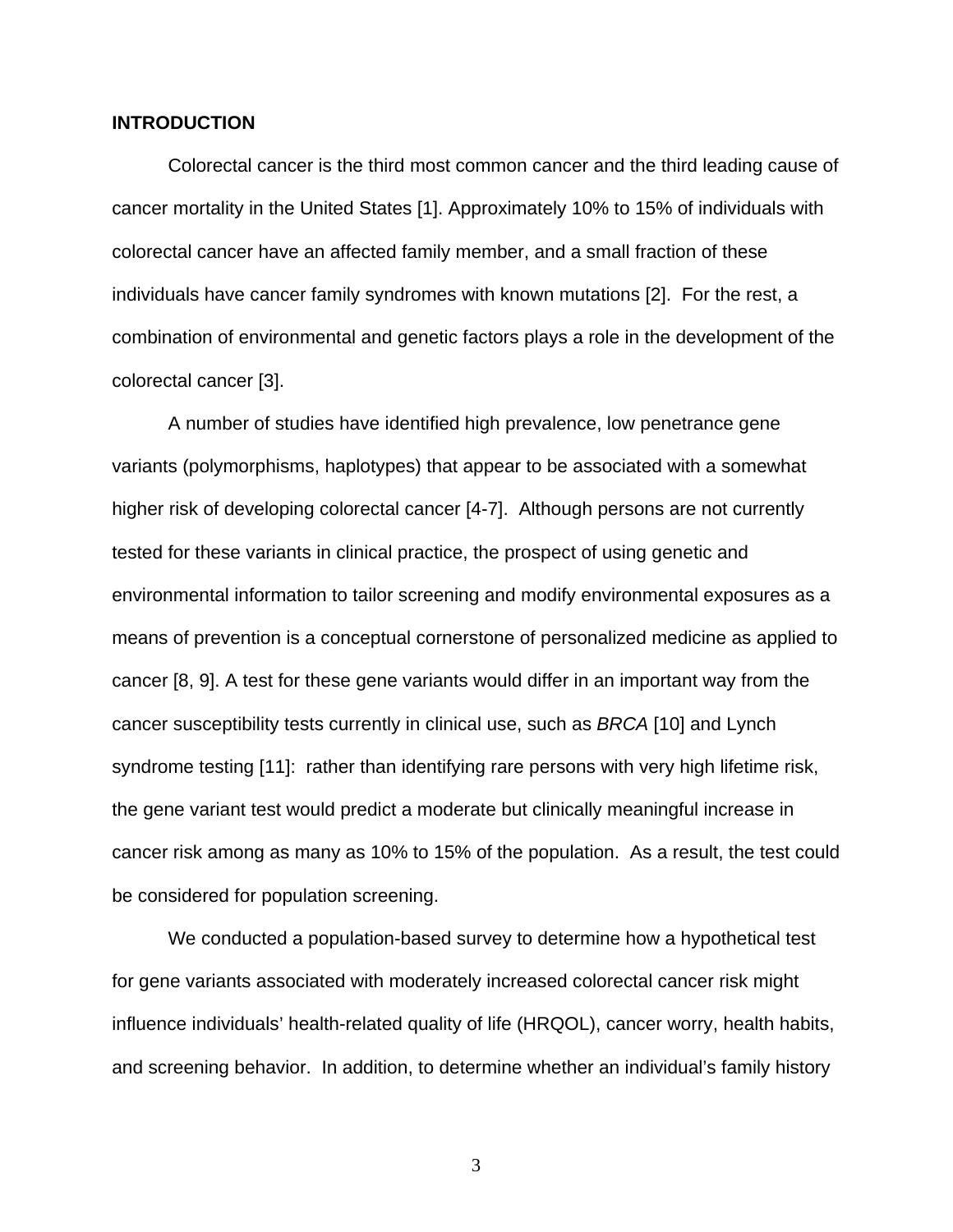of colorectal cancer (and thus their current estimate of cancer risk) modified these issues, we compared participants without colorectal cancer who did or did not have a family history of colorectal cancer.

Our first hypothesis was that an individual's perceived quality of life would fall after being informed that he or she carried a cancer-associated gene variant. We also hypothesized that being told one is a carrier would have a greater impact on perceived HRQOL for persons with experience caring for a family member with cancer than for those who had no such experience. Finally, we postulated that relatives of colorectal cancer patients would be more likely to modify their behavior—specifically their diet, exercise habits, and adherence to colorectal cancer screening recommendations—in response to information about their risk status as determined by testing for moderate risk genetic variants than those who have no family history of colorectal cancer.

#### **MATERIALS AND METHODS**

#### *Population Sample*

Study participants were recruited from the Seattle Colorectal Cancer Family Registry (C-CFR) to participate in this survey concerning HRQOL and the behavioral impact of genetic testing for high prevalence, low penetrance gene variants. The C-CFR is a National Cancer Institute-supported consortium of six international sites initiated in 1997, dedicated to the establishment of a comprehensive collaborative infrastructure for interdisciplinary studies in the genetics and genetic epidemiology of colorectal cancer [12]. The cooperating institutions collect epidemiological information and laboratory specimens from affected families and relatives at all risk levels for colorectal cancer.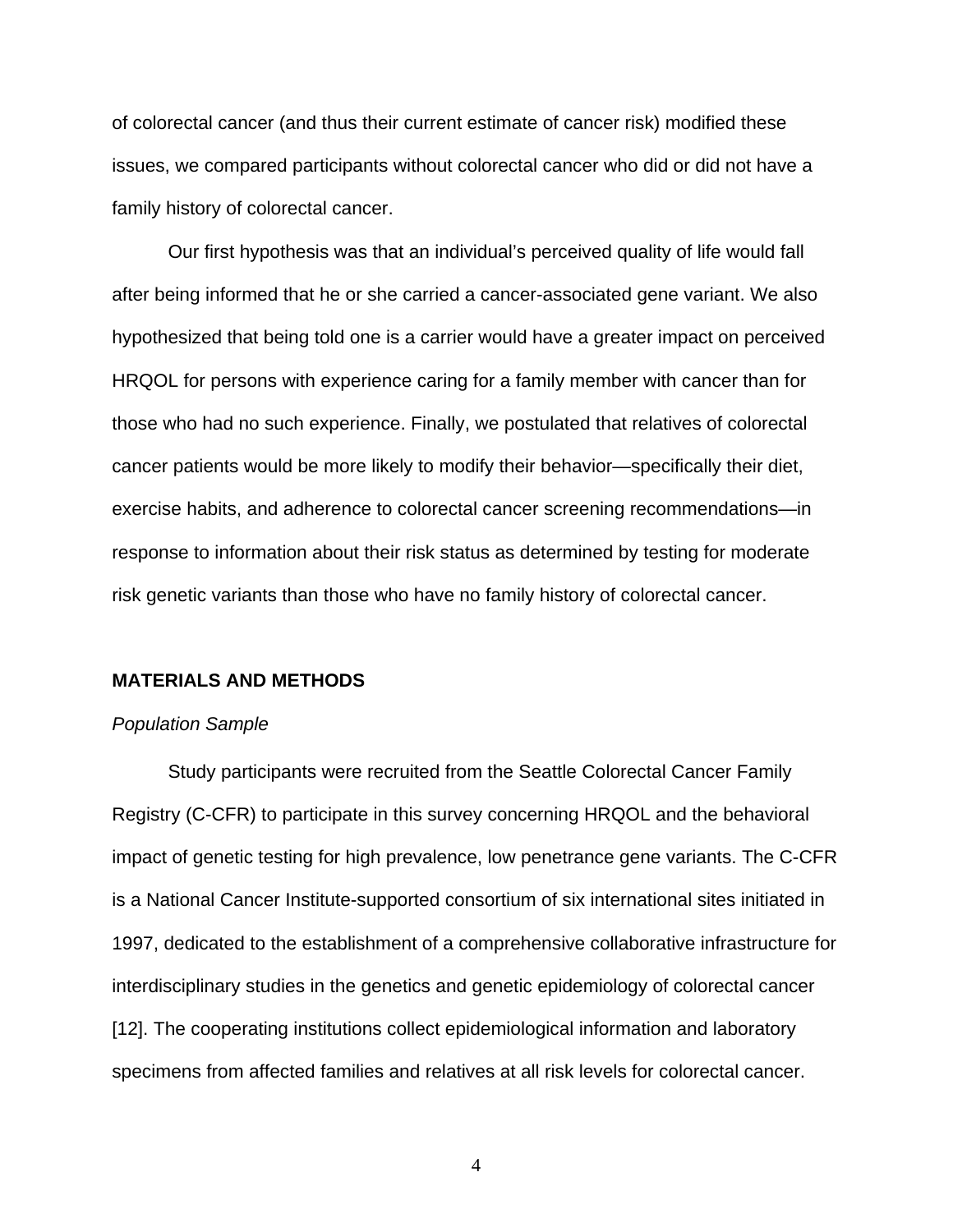The Seattle C-CFR ascertains incident colorectal cancer cases from the Seattle metropolitan area through the Western Washington Surveillance, Epidemiology, and End Results (SEER) program. All individuals ages 18-74 diagnosed with colorectal cancer in the Western Washington SEER region (except *in situ* cases) were invited to enroll in the C-CFR. First-degree relatives of these cancer patients (parents, siblings, and children) were then contacted to participate in the registry. Finally, for each first-degree relative of the enrolled cases, the C-CFR identified a control participant without a family history of colorectal cancer, selected from Washington State Department of Licensing (DOL) records. These DOL controls were then matched to the first-degree relatives based on age and sex. The C-CFR database of cancer cases, first-degree relatives, and DOL controls are re-contacted periodically to assess cancer incidence and vital status.

# *Theoretical Model*

Theoretical models of health behavior suggest that perceptions of risk, seriousness, and control are factors that influence the adoption of health-related behaviors [13-15]. Applying these models to the domain of genetic susceptibility for cancer, researchers have shown that these factors are important for persons carrying high risk mutations such as the *BRCA*1/2 and HNPCC mutations [16-19]. In the area of genetic testing, theoretical models suggest that emotional factors such as cancer worry can motivate action such as preventive maneuvers to mitigate perceived risk [20-22]. However, empirical studies suggest that extreme distress, as might be experienced by some individuals carrying genetic mutations that place them at very high risk for cancer, may result in passive coping and avoidance of health improving strategies such as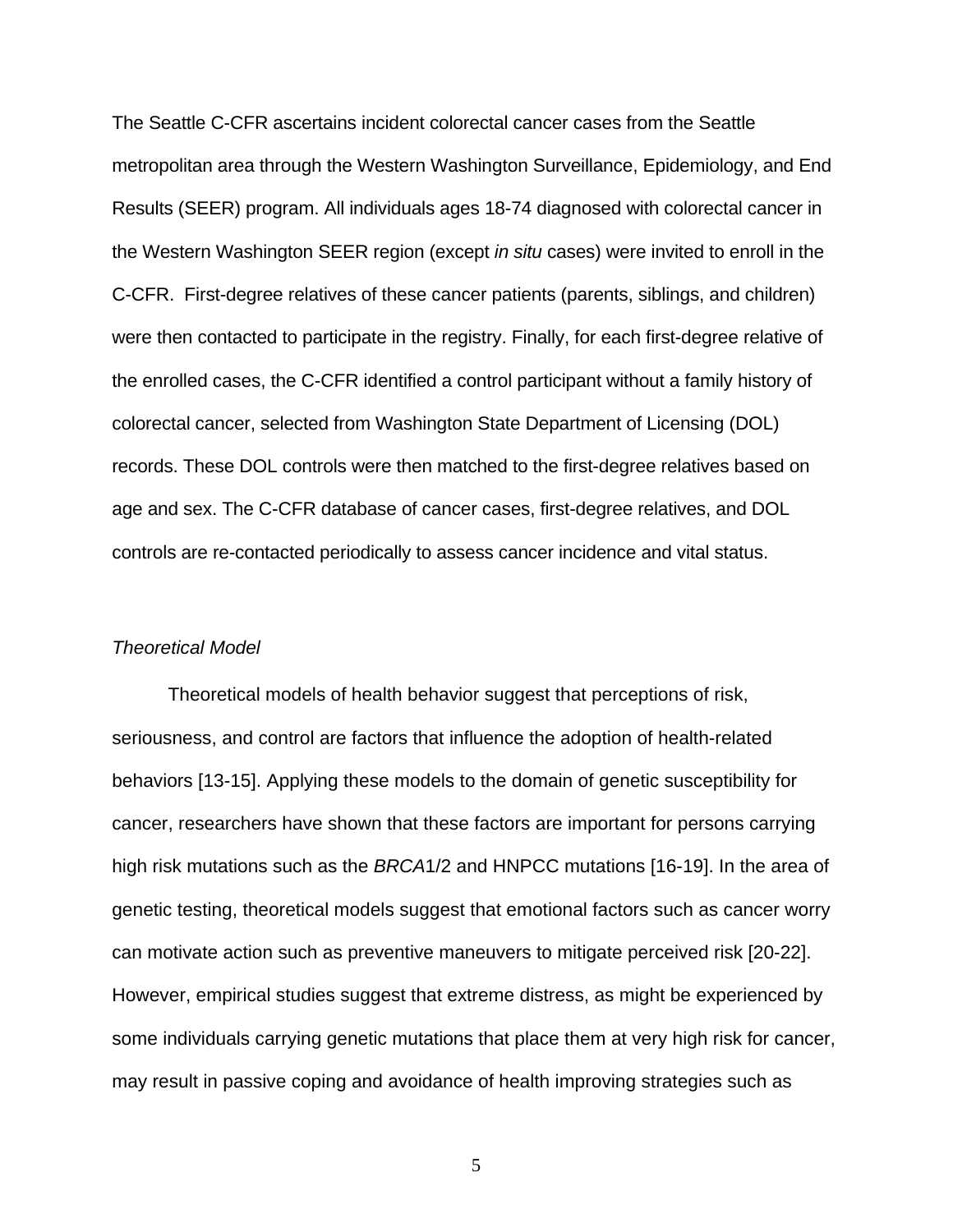screening [23-26]. It is less clear how perceptions regarding the level of risk might influence cancer worry and health behaviors, particularly for persons whose cancer risk is only modestly higher than the population, such as those with a single affected family member. This issue is particularly salient to the area of polymorphism testing.

#### *Sampling and Survey Procedures*

Drawing from the C-CFR population, first-degree relatives of colorectal cancer patients (hereafter referred to as "relatives") and those without a family history of colorectal cancer (hereafter referred to as "controls"), as described above were invited to participate in the survey. To reflect a possible range of age where gene variant screening might begin, relatives and controls between the ages of 20 and 65 from the C-CFR population were invited to participate in the survey (n=2160). All persons in this age group were invited except relatives with family histories that were consistent with Lynch syndrome or Adenomatous Polyposis Coli (n=234).

Relatives and controls were mailed an invitation letter that included a description of the study, security and confidentiality materials, and instructions for accessing a study-specific web site (using a unique log-in and password) that contained further information about the study and the survey itself. The mailing also included a response card with a self-addressed stamped envelope. Individuals could decline to participate either through the study web site or by returning the card after checking the "decline to participate" box. The letter stated that a study coordinator would call the recipient to inquire about interest and to answer questions if the participant did not complete the survey, return the response card, or contact the study office within three weeks.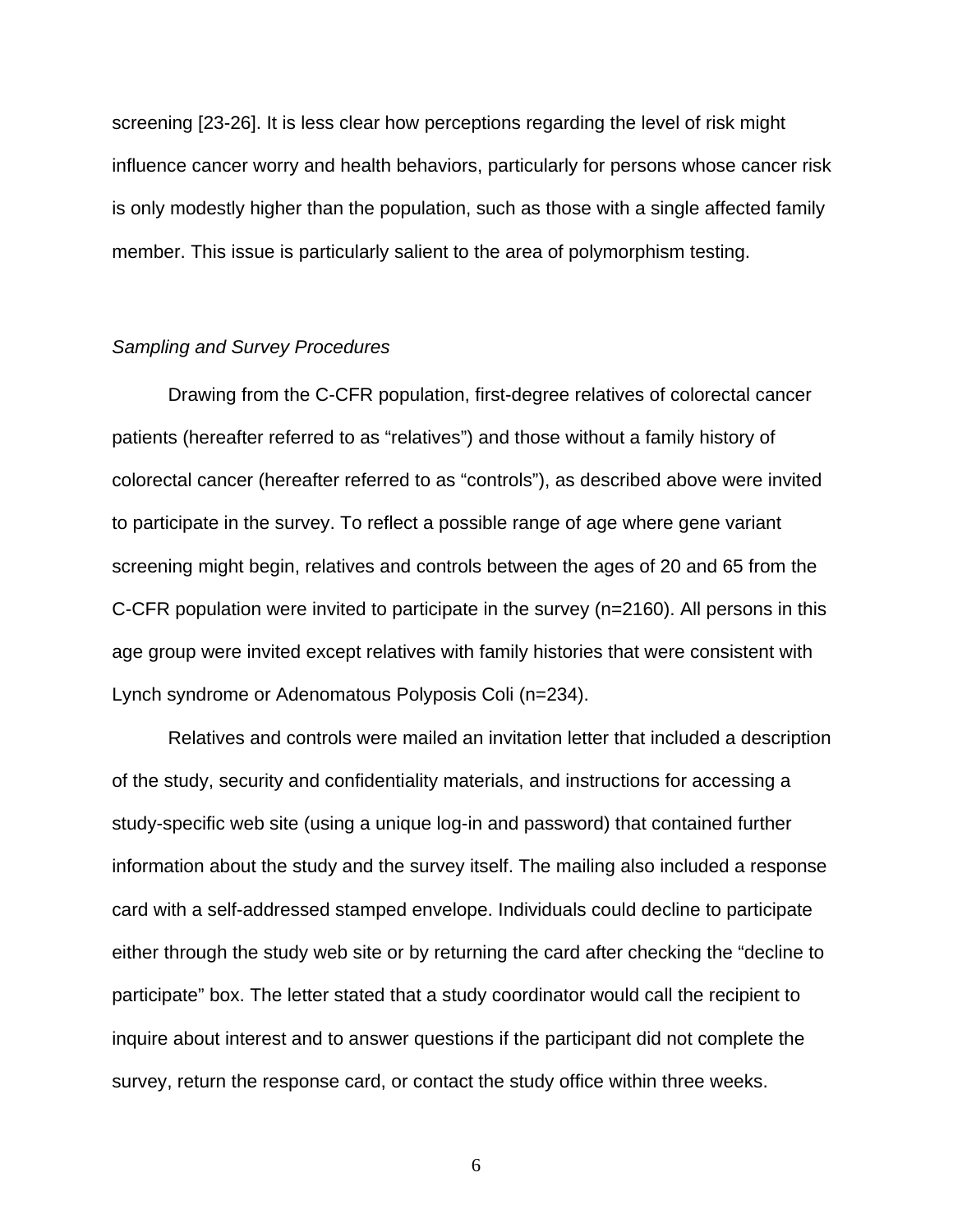In past studies, we have found that follow-up phone calls greatly improve participation and reduce errors completing quality-of-life surveys [27]. The study coordinator called potential participants if they did not respond to the initial mailing within three weeks' time. During the phone call, the study coordinator described the method of completing the survey (i.e., via the Internet), and offered options for completing the survey to those who did not have a computer or internet access at home (e.g., public library). Those who declined to participate during the telephone call were thanked but not contacted further.

# *Survey Content*

The survey was administered and completed on a study-dedicated secure website. Prior to the question portion of the survey, participants were given information on colorectal cancer, including risk factors, screening modalities, recommended screening schedules, and the likely relationship between genes and risk for colorectal disease, including the difference between modest risk posed by the gene variants in the hypothetical test and higher risk for individuals with highly penetrant mutations such as those associated with Lynch Syndrome. Specifically, persons were told that in the general population, the lifetime risk for developing colorectal cancer is 4%, and that a person carrying a polymorphism that raised the risk by 50% would mean their lifetime risk would be 6%.

In the first section of the survey, participants completed demographic questions, the EQ-5D, family history questions, a question asking them to estimate their risk for developing colorectal cancer, colorectal cancer screening history questions, lifestyle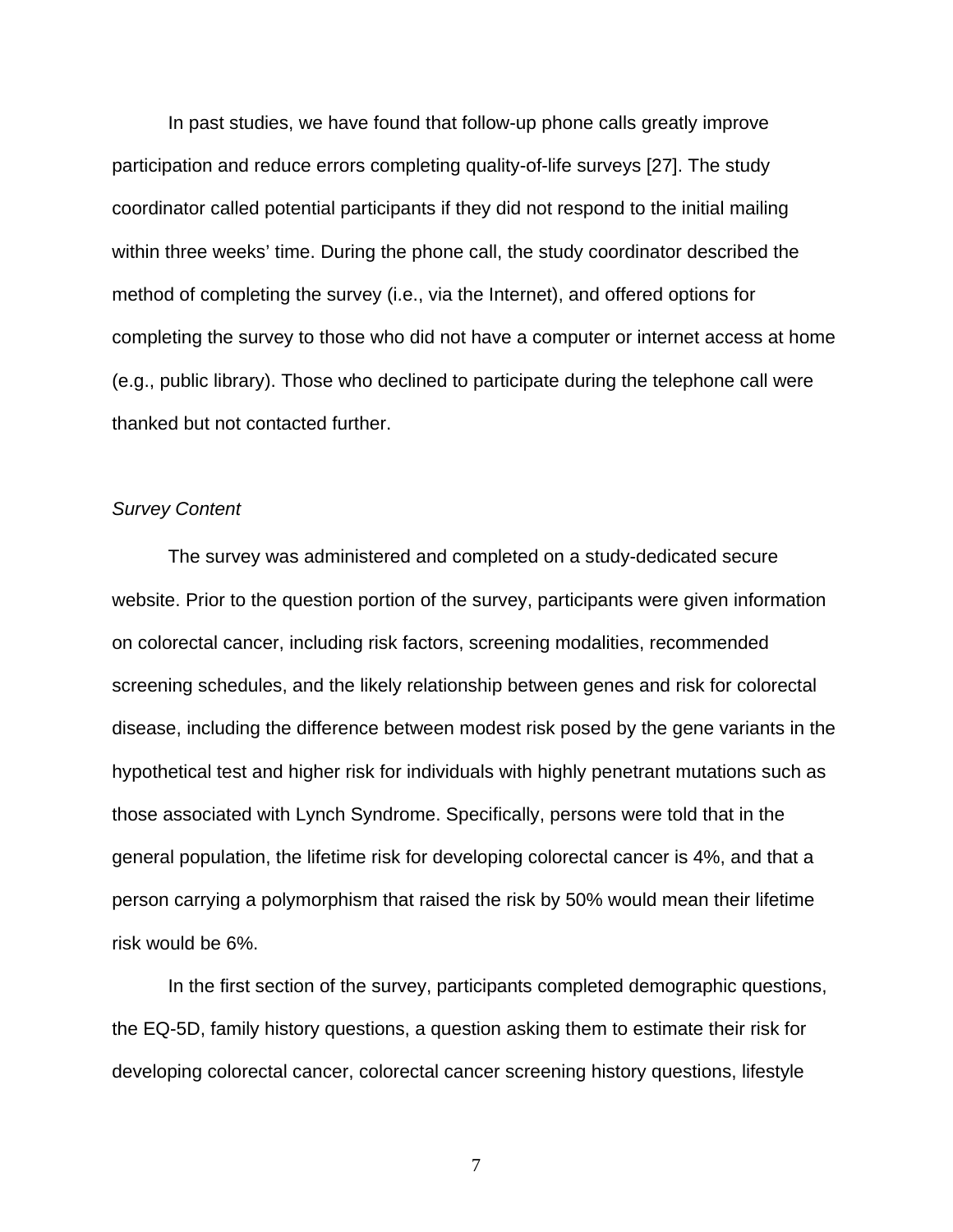and diet questions, and a visual analogue scale (VAS) for rating their current HRQOL on a scale of 0 to 100. The EQ-5D is a standardized instrument for use as a measure of HRQOL. Applicable to a wide range of health conditions and treatments, it provides a simple descriptive profile and a single index value for health status, ranging from 0 to 1 [28]. Because family experience with cancer can influence both perceptions of cancer risk and screening behavior [29-32], respondents were also asked whether they have cared for a family member with any type of cancer, and if so, the extent of their involvement in that family member's cancer treatment.

Participants also completed an interactive version of the standard gamble interview [33]. The standard gamble is a method of assigning utilities for a given health state. Utilities are a measure of an individual's preference for a particular health state, reflecting perceived HRQOL in that state. The health state may be one the individual has experienced or an imagined state based on a description provided by the interviewer. Details describing the theory and methods of the standard gamble are available in reference texts and manuscripts [34, 35]. Briefly, the respondent is asked to choose one of two options: (1) a chronic health state that would continue indefinitely, and; (2) a gamble that results in one of two outcomes, a certain amount of life in ideal health or immediate painless death. The probability of immediate death in the gamble is varied systematically until the respondent is indifferent between the certain health state and the gamble. The risk of immediate death in the gamble at the point of indifference is then translated to a utility score, which can range from 0 (death) to 1 (ideal health). In this survey, the chronic health state of interest was one where the respondent had knowledge that he or she carried a gene variant that was associated with an increased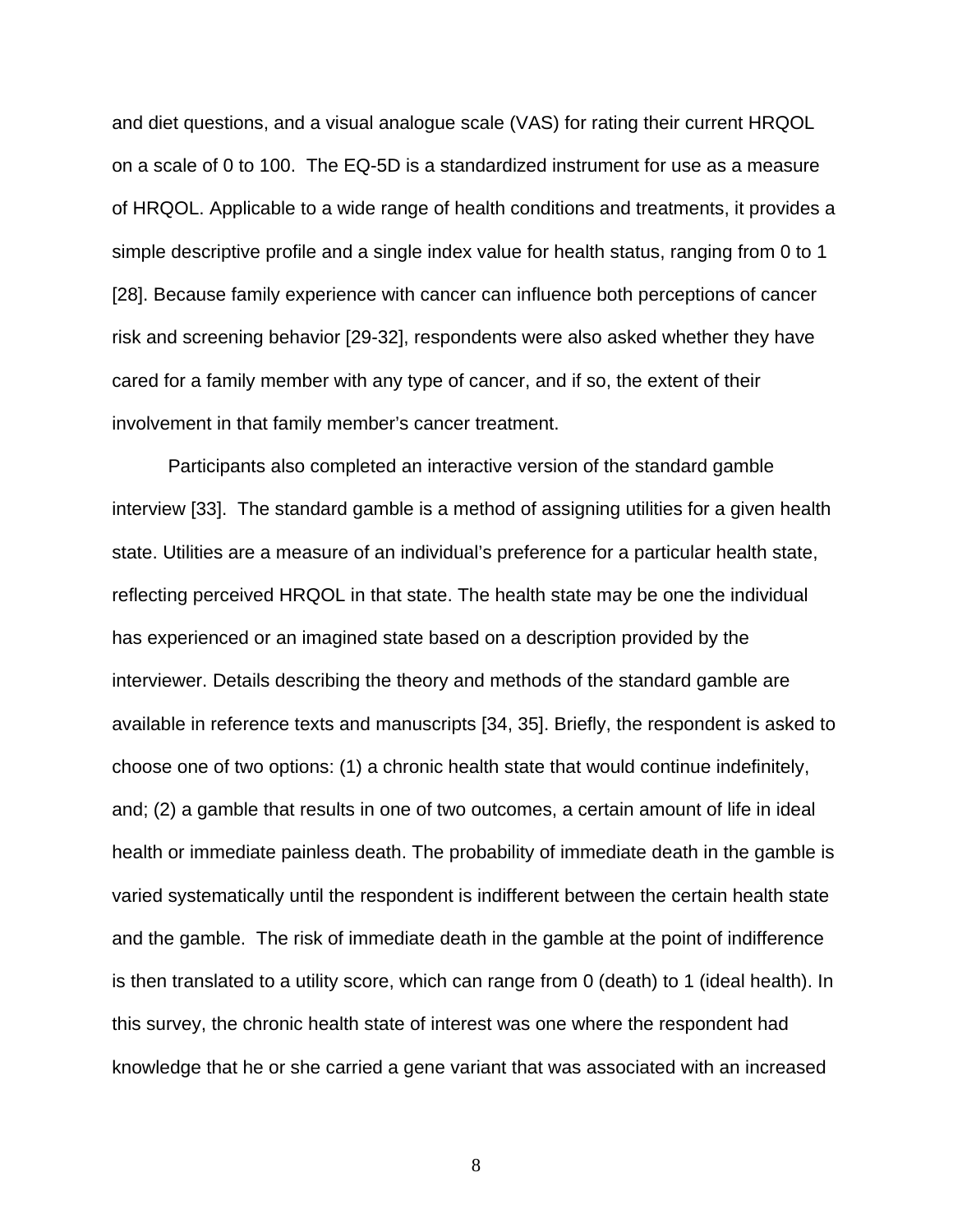risk for colorectal cancer. Respondents were also asked to rate their current "chronic" health. For both the gene variant and the participant's current health, patients were presented with a choice of remaining in that health state or selecting a gamble between ideal health and immediate death.

In the second section of the survey the participant was presented with a hypothetical scenario stating that their doctor ordered a blood test for a polymorphism that provided information about their risk for colorectal cancer. Participants were asked to rate their own risk for developing colorectal cancer and then were told to imagine a polymorphism test that raised their risk by 50%. The numerical implications of a 50% higher risk on their baseline estimate were presented to them. After describing this test and what the results would mean, they were then asked to consider two possible outcomes: (1) the results indicated they were a polymorphism carrier, and; (2) the results indicated they were not a carrier. There were separate questions following each possible outcome asking the respondent whether—after knowing he results of the test he or she would change diet, exercise habits, and (for those who were eligible for screening by age) colorectal cancer screening behaviors . Participants were also asked about whether knowing the result of the test (positive and negative) would influence their overall cancer worry.

Participants were able to log in and out of the password-protected website, thus allowing them to complete the survey as their schedules permitted them to do so. Participants also had access to a contact area on a sidebar of the web display, which allowed them to send questions or comments via e-mail to the study coordinator. Additionally, the web site and the invitation letter included contact information for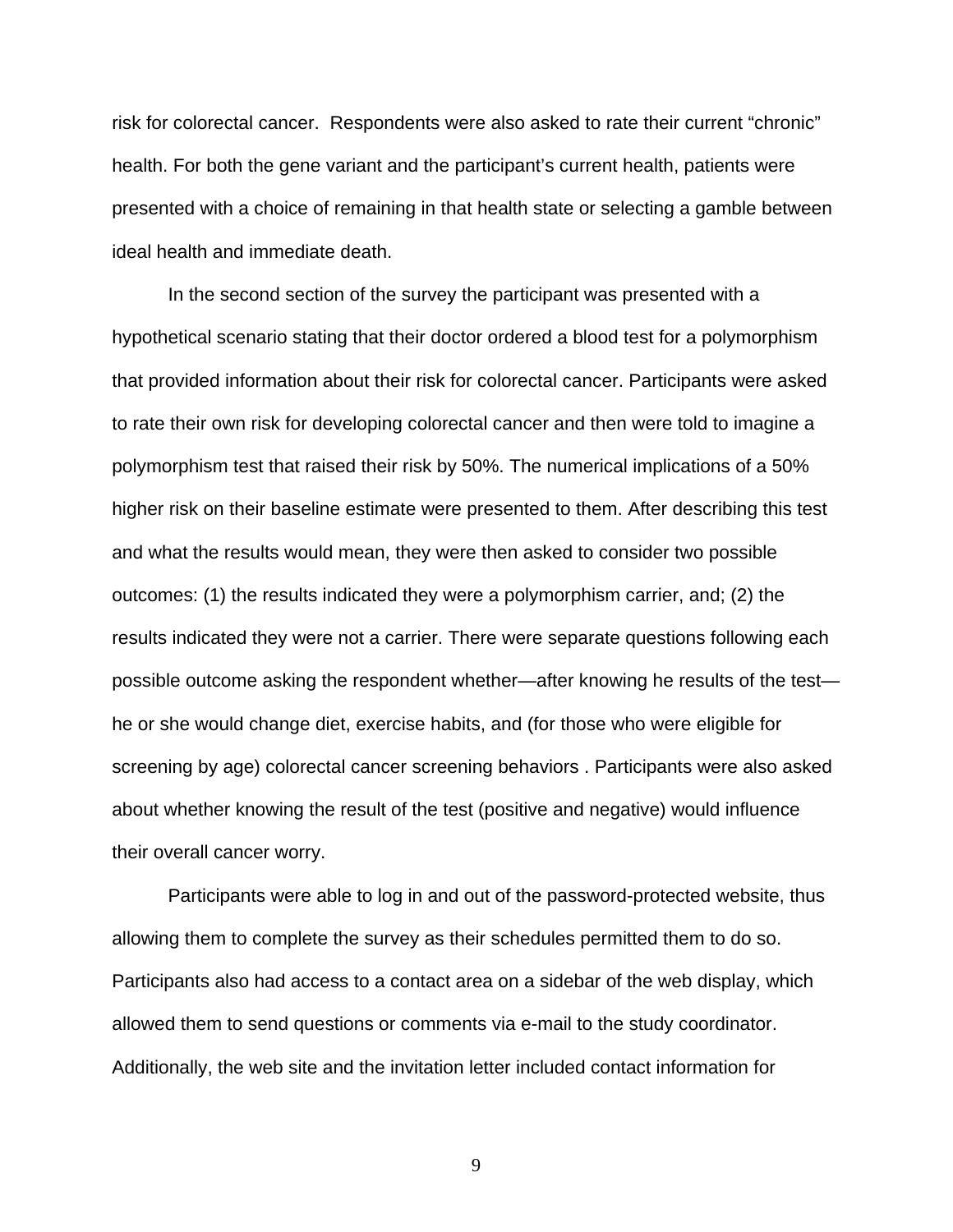assistance by mail, telephone, or e-mail from the study coordinator. The study coordinator responded to patient queries by telephone or e-mail within 24 hours during weekdays.

If participants did not answer a particular question, the survey automatically directed the participant to that question with a prompt to complete the question. If a participant wanted to refuse to answer a question, then she was directed to choose the option "I prefer to not answer the question" and then continue. All participant responses and survey activity were recorded on a secure server in real time and transmitted to the study coordinator.

We used registry information that was available for the C-CFR sample population to identify respondent characteristics that predicted survey non-response (either active refusal or failure to complete the survey) after excluding those who were deemed ineligible as the result of illness or other factors leading to inability to complete the survey. Factors in the logistic regression model (1=non-response) included age, sex, race, marital status, urban vs. rural residence, educational attainment, and whether the individual was from the relative or control group. Race as defined by the participant was previously gathered by the C-CFR survey.

Because HRQOL data are typically highly skewed, we used nonparametric tests to evaluate the unadjusted data stratified by respondent group. We calculated average utility weights for each health state (current health, carrier of gene variant) for the entire sample, then after stratifying by risk group (relative or control). We compared standard gamble utility weights, EQ-5D summary scores and VAS ratings for relatives versus persons with no family history using the Wilcoxon two-sample test. The standard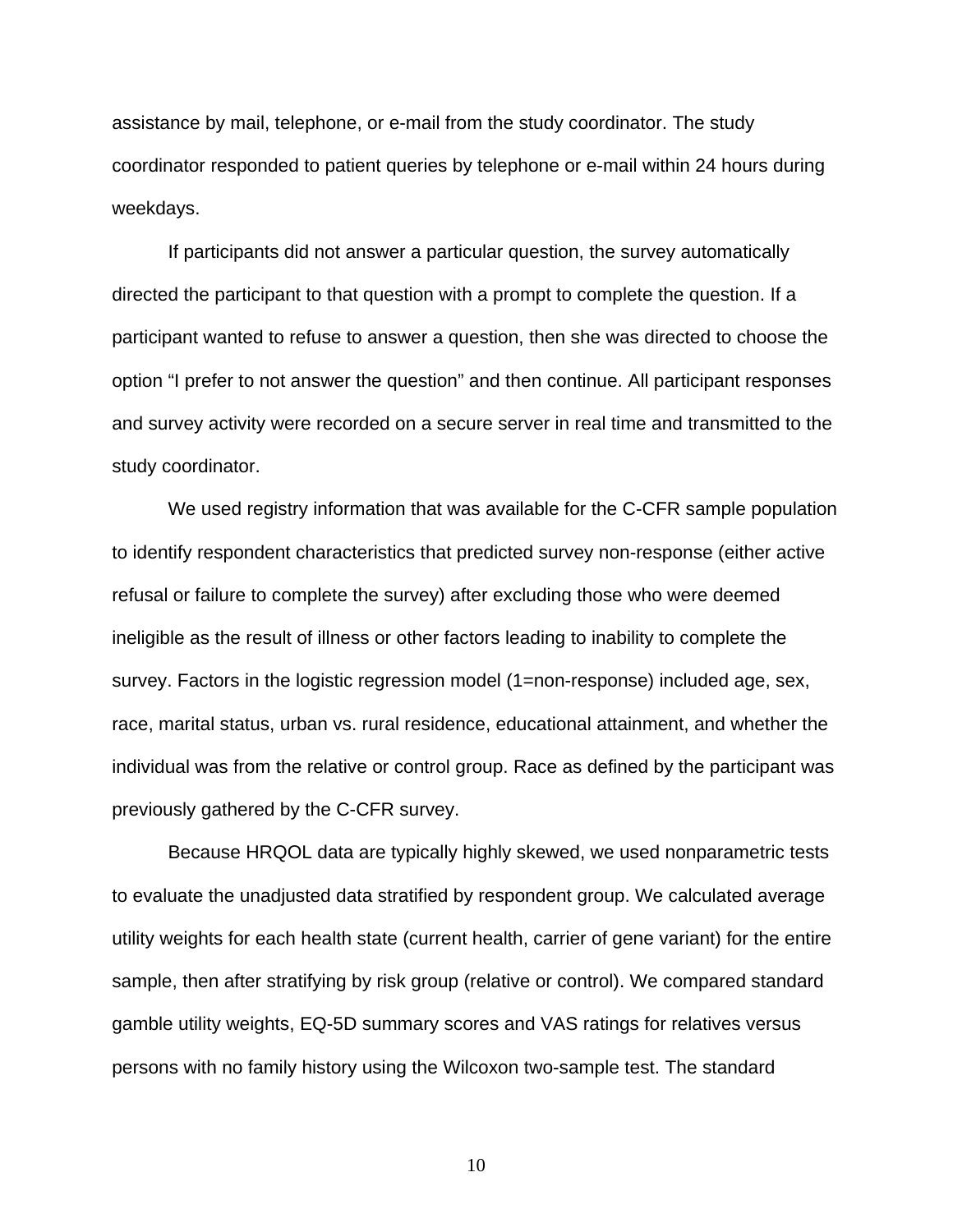gamble utility measure compared the current health and "gene variant" states for the relative and control groups.

Spearman's test was used to evaluate the correlation between an individual's assessment of their lifetime cancer risk and (1) being a relative or a control and (2) receipt of colorectal cancer screening within recommended time frame.

Generalized linear models were used to determine whether patient factors modified the effects of the hypothetical gene variant carrier status on health state utilities, cancer worry, health habits, and intentions towards screening compared to reported levels prior to the gene variant testing scenario. The dependent variables for each of the regression models were as follows:

(1) health state utilities—this variable included both the participant's utility value for current health and for the gene variant carrier state, derived from the standard gamble;

(2) cancer worry in response to gene variant test result (positive test: -2 to 0 with -2=very worried,  $0=$ no worry; negative test: -2 to 2, -2 = very worried,  $2=$ very relieved);

(3) health habits: participant's stated degree of change reported in exercise to test results (positive test: exercise 0 to 2 with 0=no change, 2="exercise a lot more"; negative test: -1 to 2; -1="exercise less", 2="exercise a lot more") and diet in response to being told of a positive or negative gene test scenario (positive and negative test: diet 0 to 2 with 0=no changes, 2=big changes);

(4) colorectal cancer screening intent as a result of the test (0="no, I don't get screened and wouldn't plan to change now," 1="yes, I don't get screened as often as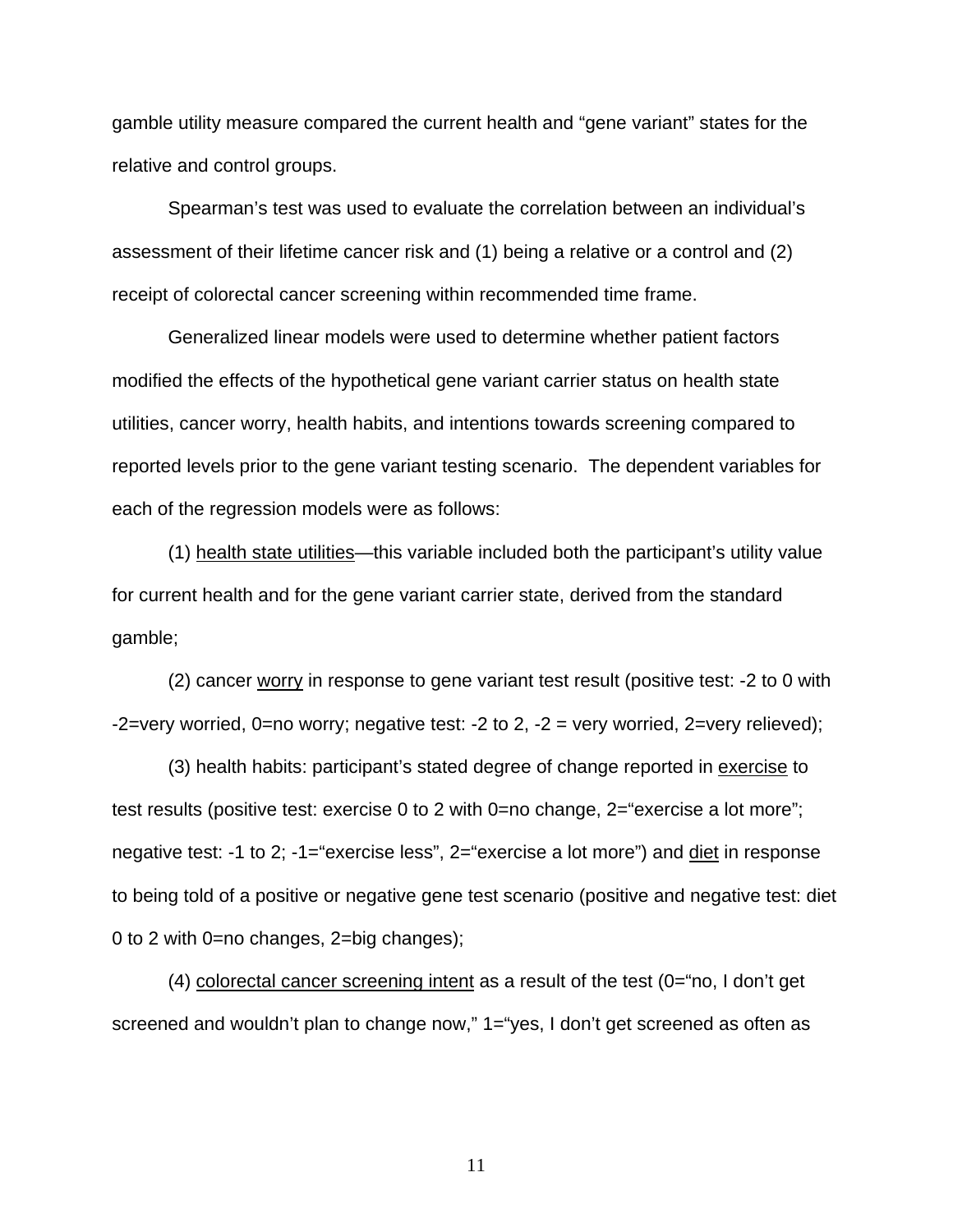recommended and would see my doctor about screening" or "I have never been screened and would see my doctor about screening").

Independent variables for all models included age, gender, race (white or nonwhite), lower education status (high school or less), marital status, relative vs. control, accompanying a family member through cancer treatment or speaking frequently with them during treatment (yes/no).

# **RESULTS**

We mailed invitations to 1294 relatives and 866 controls. A total of 397 (18.4%) study participants were not reached despite the initial mailing and five follow-up phone calls. Of those who were successfully contacted, 947 (43.8%) declined participation via the self-addressed postcard or at the follow-up phone call. An additional 336 (15.6%) respondents were deemed ineligible after contact by the study coordinator for one of the two reasons: (1) the individual was unable or unwilling to access the internet; (2) the respondent had a severe illness that prevented completion of the survey. After answering the family history questions, 20 people in the control group revealed a family history of colorectal cancer which was unknown at the time of their initial C-CFR interview and were thus re-categorized as relatives. After reassigning those 20 participants to the relative category, as they now have a family history of colorectal cancer, a total of 310/1314 (23.6%) relatives and 170/846 (20.1%) controls completed the survey.

We conducted a logistic regression of all relatives and controls to examine factors associated with non-response. We first excluded those who were found to be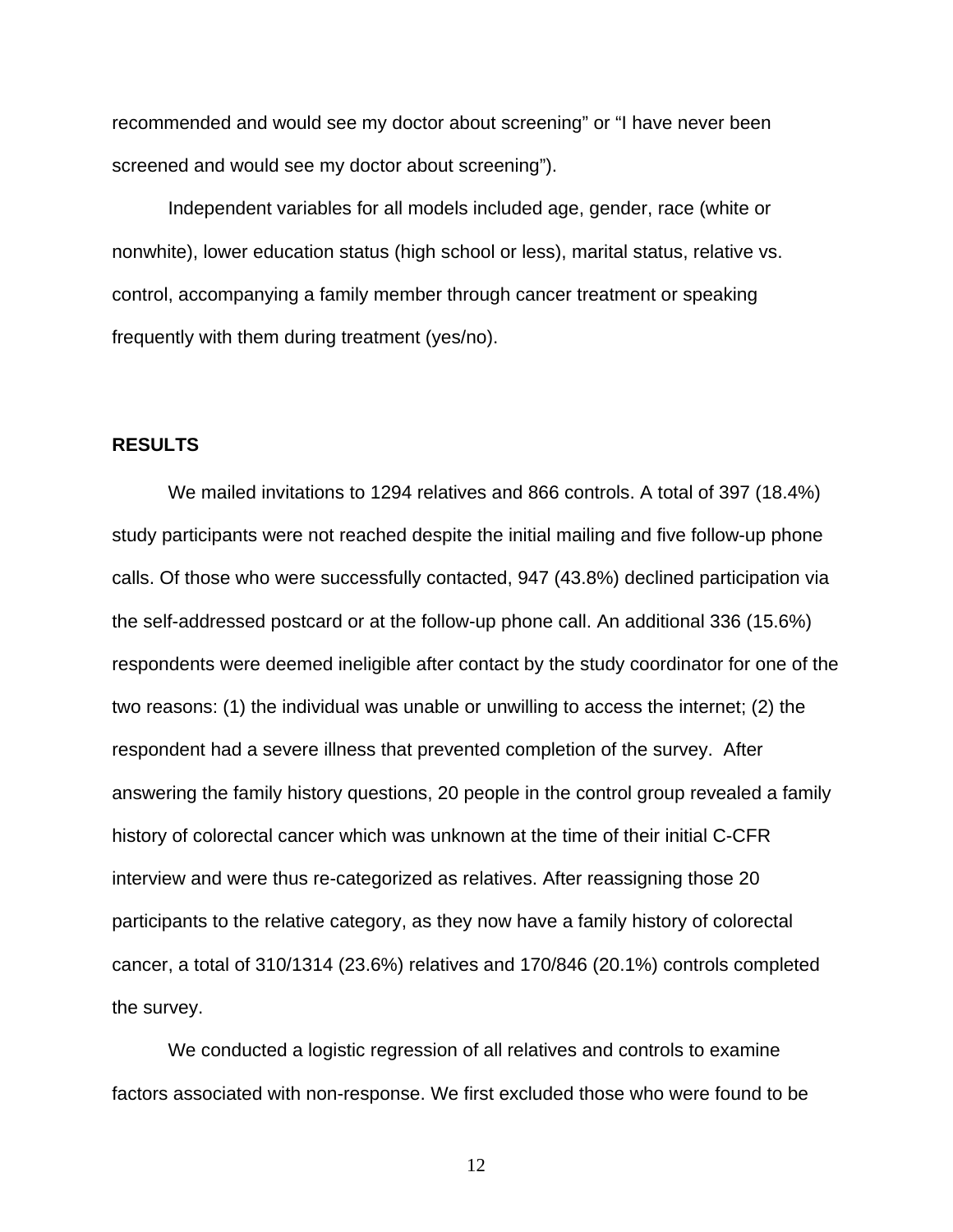ineligible after approach. Among eligible participants male sex and African American race (vs. white) were significantly associated with survey non-response. College and graduate school education was associated with higher likelihoods of survey response.

Tables 1 and 2 list demographic characteristics, health behaviors, and HRQOL responses of the respondents, stratified by whether they were a relative or control. Compared to controls, female relatives were significantly younger, less highly educated, and reported a significantly higher average number of relatives with colorectal cancer and any cancer. The proportion of women was not statistically different in the two groups.

A higher proportion of controls compared to relatives reported either accompanying a family member through treatment for any cancer or speaking frequently with them during treatment (Table 1). Table 1 also shows individual's ratings of their current HRQOL, as measured by EQ-5D, VAS, and standard gamble scores. There was no significant difference between relatives and controls on any of these summary measures of health status. There also was no significant difference in diet, alcohol use, or tobacco use between groups. Relatives were significantly more likely to have had colorectal cancer screening, but were less likely to exercise regularly. Relatives generally reported a higher estimated lifetime risk of developing colorectal cancer than controls, most notably among persons between the ages of 46 and 55 (estimated lifetime risk: 29% and 9%, respectively, p<0.0001).

Adjusting for participant age, individuals' assessments of their lifetime cancer risk was significantly higher for relatives vs. controls and significantly associated with receipt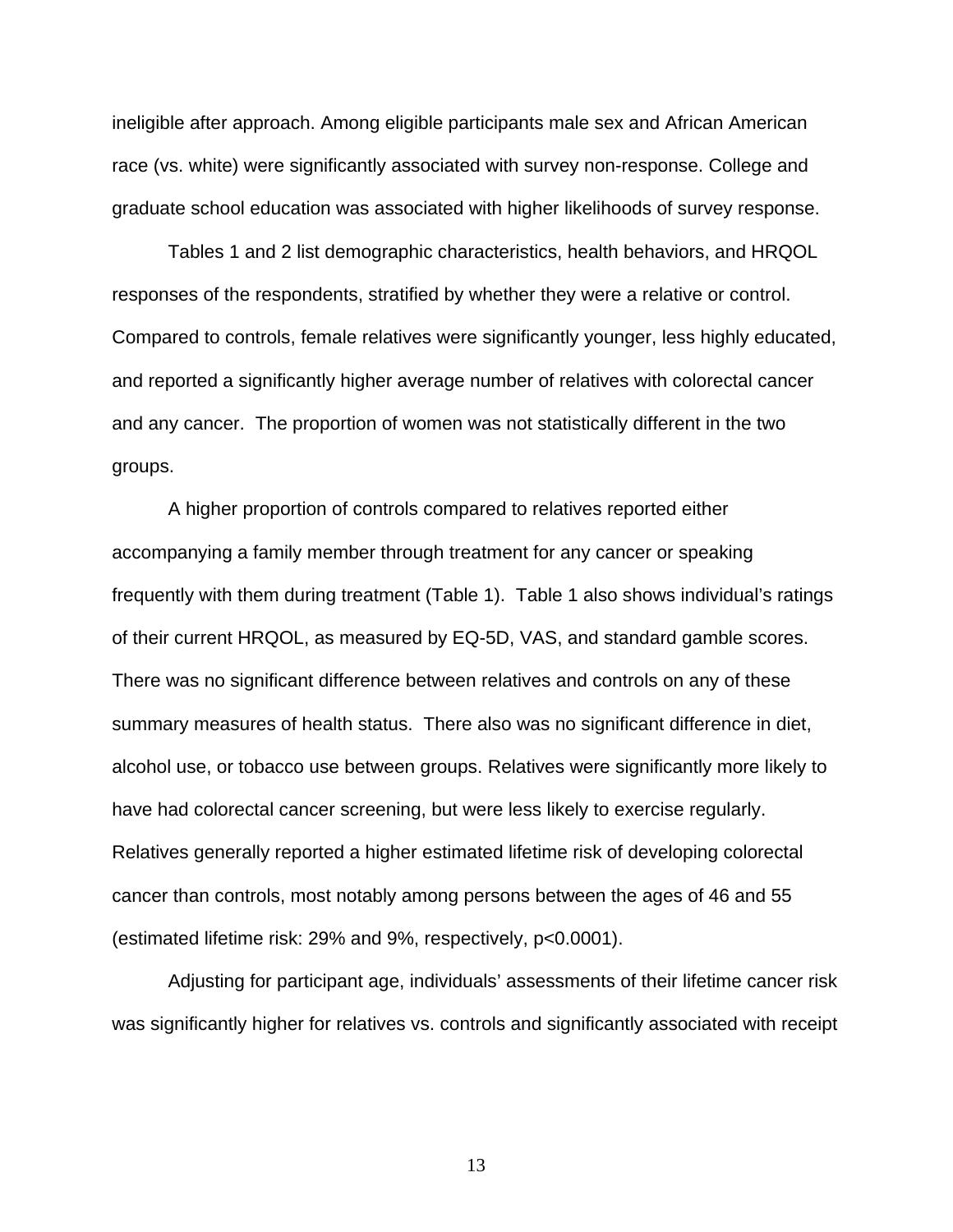of colorectal cancer screening within recommended time frame (p<0.0001 in both instances).

Tables 3 and 4 summarizes responses to the hypothetical questions regarding worry/relief, informing friends and family, and intent to modify lifestyle and screening behavior after learning gene variant carrier status.

# *Positive Test (Carrier) Scenario*

Cancer Worry: Under the scenario of having a cancer-associated gene variant, 69 percent of all respondents recorded that they would be "somewhat" worried by the results; 18 percent would be "very" worried. The proportion who stated they would remain "very worried" at 1 year following the test was not significantly different from the immediate scenario. There was no significant difference in the percentage of relatives who reported being "very worried" at a positive gene variant result compared to controls. Among relatives, there was no relationship between number of relatives with colorectal cancer and their degree of worry in response to the scenario of having a positive gene variant result (p=0.84). Among relatives and controls, the level of a participant's involvement with a family member with cancer and their degree of worry in response to the scenario of having a cancer-associated gene variant did show a statistically significant association (p=0.008) with higher worry for those with greater involvement.

Willingness to tell others about test results: Overall, nearly 88% of respondents reported that they would tell their spouse if they had a positive test; approximately threefourths would tell their siblings. More than 50% would tell children, parents, or close friends about the results. Less than 3% said they would tell "no one" about the result.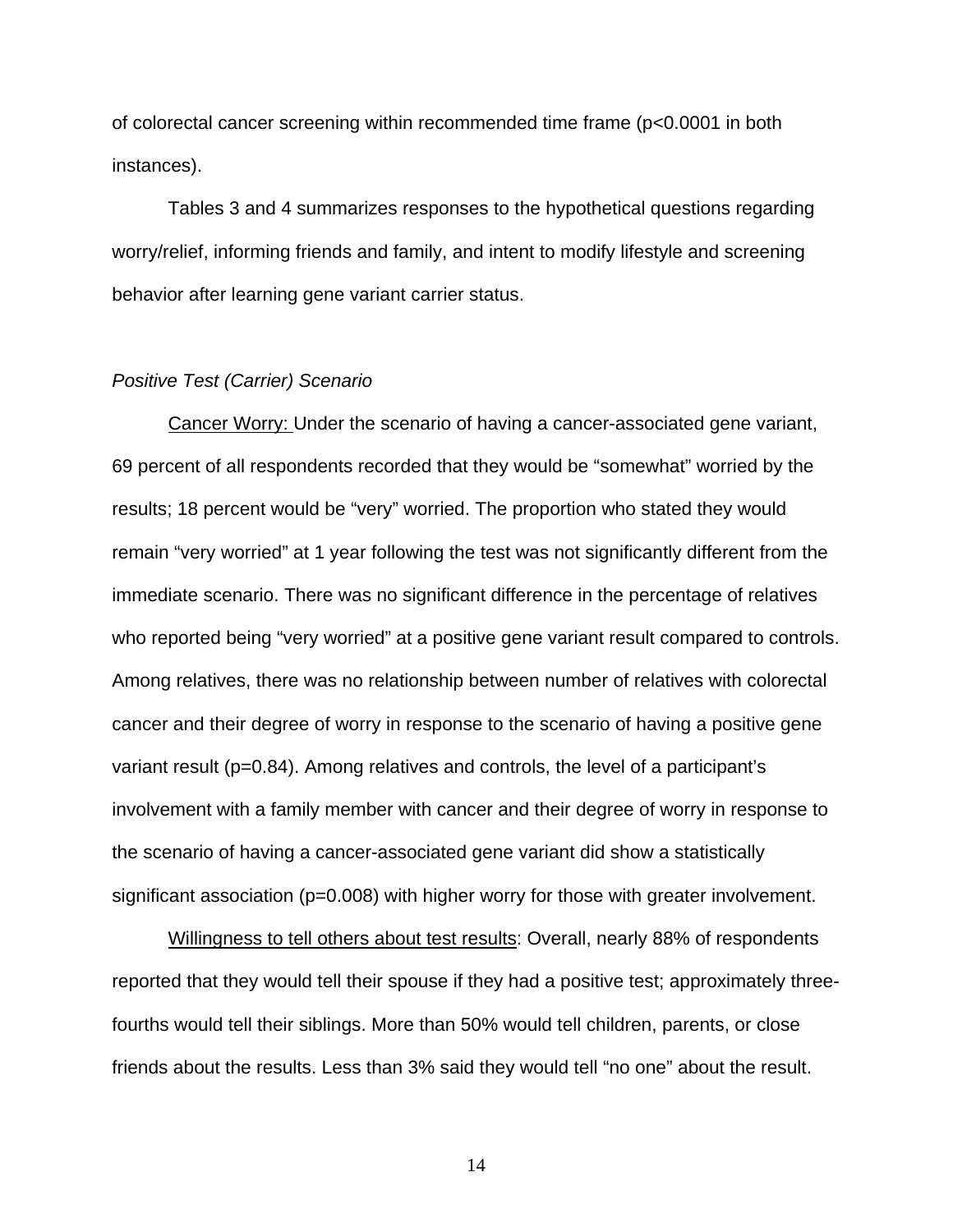There was no significant difference between relatives and controls in terms of willingness to tell others about the test result.

Intent to change diet, exercise, and colorectal cancer screening: About 25% of all participants stated they would exercise "a lot" more and 30% would make "big changes" in their diet. There was no significant difference between relatives and controls in stated intent to change these behaviors. Fifty percent of all participants stated that they already were receiving regular colorectal cancer screening, but significantly more relatives had already had screening than controls (p<0.001). Among those who did not currently report screening, 43% stated that they would start. Controls were significantly more likely to state intent to start screening than were relatives ( $p=0.03$ ).

#### *Negative Test (Non-carrier) Scenario*

Cancer Worry: Under the scenario of a negative gene variant test, 46% of all respondents said they would be "a little relieved;" 33% said they would be "very relieved." There was no significant difference between relatives and controls.

Willingness to Tell Others about the Test Result: As with the positive result, most stated that they would tell their spouse and siblings about a negative test result. Fewer than 50% would tell their children, parents or close friends. There was no significant difference between relatives and controls in terms of willingness to inform others.

Intent to Change Diet, Exercise, and Colorectal Cancer Screening: Fewer participants indicated that they would make substantial differences in their diet and exercise if the gene variant test came back negative: 60% would not change their diet and 64% would not change their exercise. Only 5% indicated they would exercise "a lot"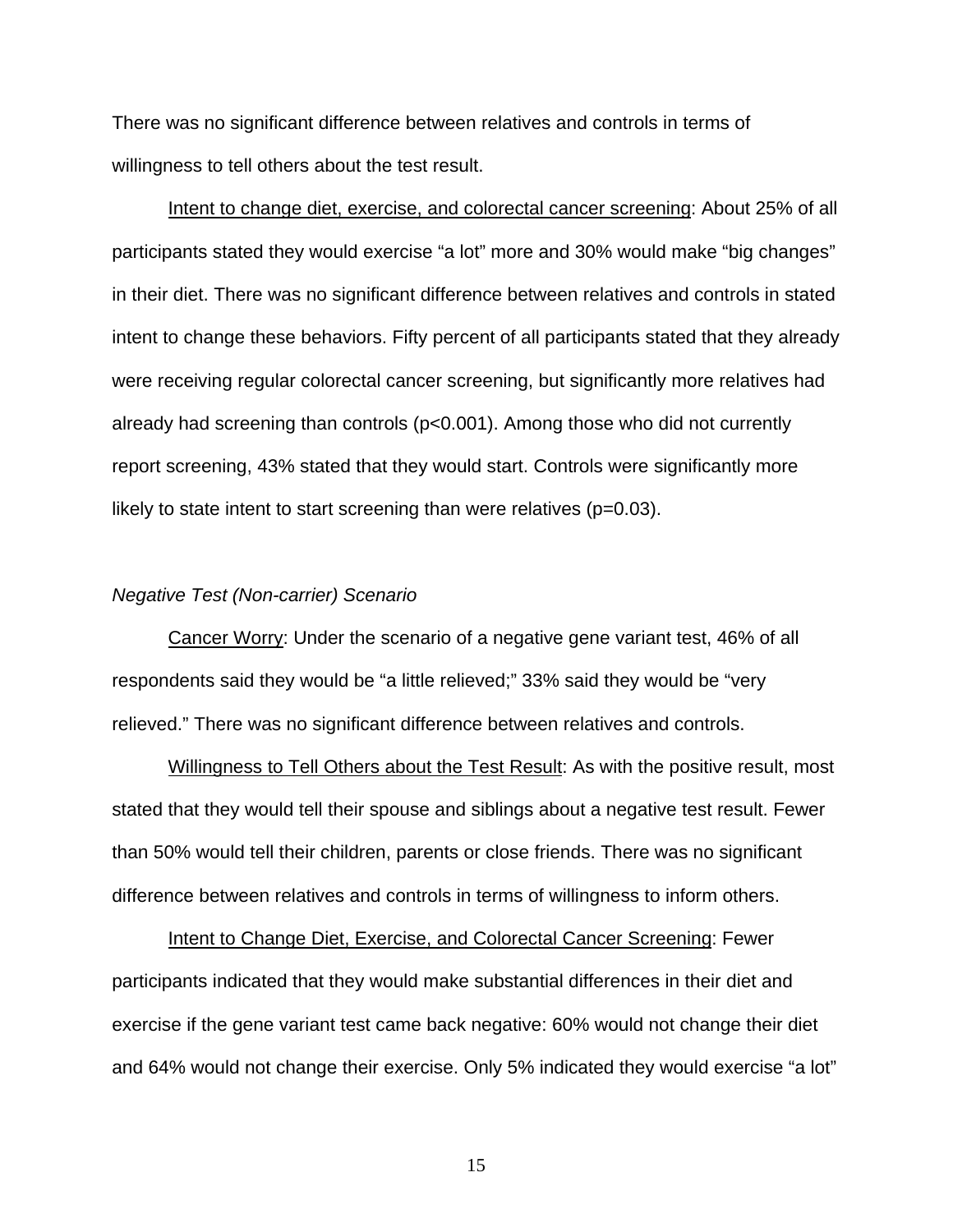more and only 2% would make "big changes" in their diet. A smaller proportion of those who were not current regular screeners indicated they would seek screening (26%) compared to the test positive scenario. There was no difference in responses to the diet, exercise and screening questions for relatives and controls.

### *Standard Gamble Interview Results: Current Health vs. Carrier State*

Relatives' and controls' general health state utilities, as measured by the standard gamble, were similar. Both relatives and controls had modestly lower utility scores for the gene variant state compared to current; the difference was significant only for relatives. (Controls 0.89 vs. 0.88 p=0.11; Relatives 0.90 vs. 0.88, p=0.02). When standard gamble scores were adjusted for respondent characteristics on multivariate analysis, the gene variant state was not significantly associated with lower utility scores.

# *Respondent Factors Associated with Changes in Health Habits and Screening following Gene Variant Testing*

 Generalized linear models were used to determine whether patient factors modified the effects of the hypothetical gene variant carrier status on overall health state, cancer worry, health habits, and intentions towards screening compared to reported levels prior to the gene variant testing scenario. In the gene variant positive scenario, no single factor was significantly associated with changes in worry, with intentions to change exercise or diet, or with intentions to adhere to screening recommendations. Being told one did *not* have a cancer-associated gene variant was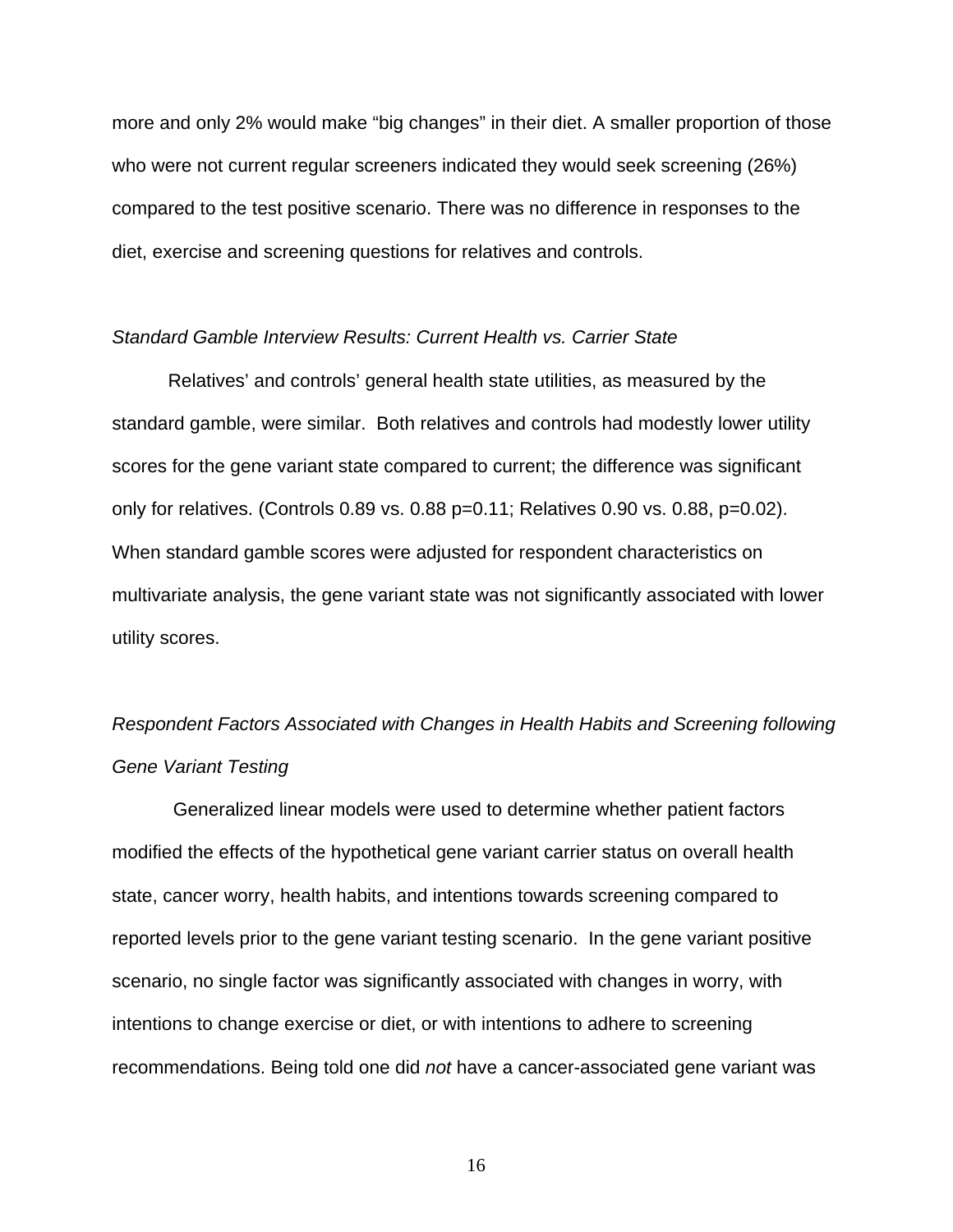also not significantly associated with relief or worry, was not significantly associated with intentions to change exercise, diet, or adherence to screening recommendations. For each of these models, being a relative of a cancer patient did not influence the significance of the associations.

#### **DISCUSSION**

 Drawing from a population-based survey, we conducted interviews to determine how a hypothetical gene variant test for detecting persons with modestly higher colorectal cancer risk would influence an individual's overall HRQOL, health habits and screening behaviors. In adjusted analysis a scenario of testing positive did not impact cancer worry or overall quality of life. Most participants said that a positive test result would motivate them to make improvements in their diet and exercise habits. The great majority of those who were eligible but were not receiving regular colorectal cancer screening said that a positive test would motivate them to pursue screening. There was no significant difference in responses among relatives of colorectal cancer patients compared to controls.

Using gene variant testing to identify persons at modestly higher risk for colorectal cancer has potential benefits compared to family history screening. First, lay persons often have limited knowledge about their risk, and physicians' collection and assessment of family history information is often suboptimal [36-38]. Blood or saliva tests would be simpler to obtain and potentially more accurate than a person's recollection of their family history. Further, testing may capture risk status that might not be elicited using standard family history questions.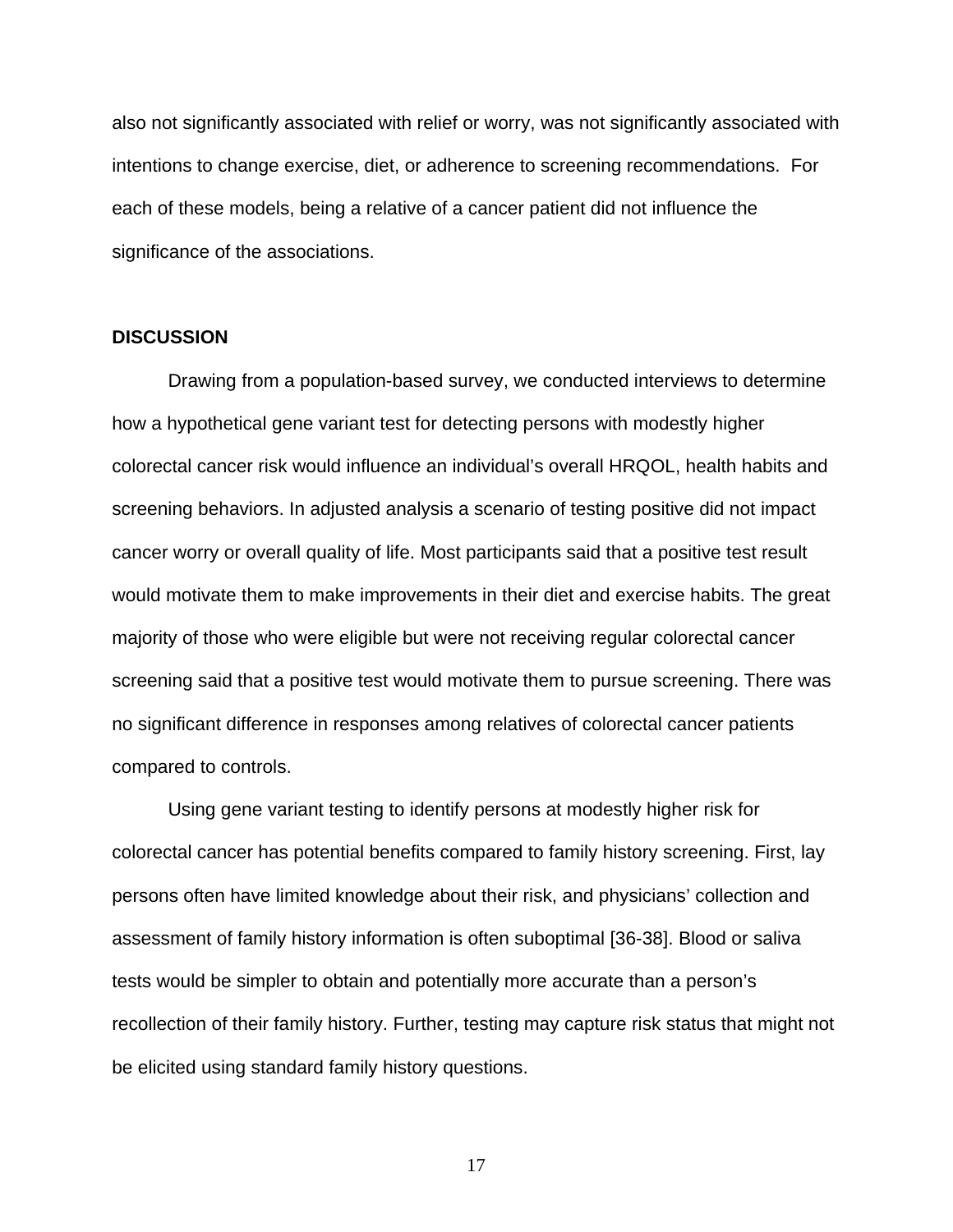Second, screening rates for colorectal cancer have been rising, but are still substantially below recommendations [39]. Screening rates are also suboptimal among people with a family history of colorectal cancer, many of whom are unaware of their increased risk or eligibility for earlier screening [40, 41]. A physician recommendation to screen is a strong predictor of screening in both average risk persons and those with a family history of colorectal cancer, and uptake of screening [42-45]. Gene variant testing could assist physicians to provide tailored screening recommendations. Genetic testing may even be cost effective if the results improved cancer screening rates among those at highest risk for disease [46].

Despite these potential benefits, there are several unresolved issues and potential concerns with population screening to obtain genetic information about cancer risk. The concern we address here is how knowledge of ones' genetic status particularly for relatively common variants that convey modestly increased risk—would influence health state, cancer worry, and overall quality of life. The issue is important, since mass screening gene variant programs would identify far more persons who would be classified as carriers compared to mutation testing, yet far fewer would actually develop disease because the low penetrance of most variants.

Although several studies have evaluated the impact of testing for rare genetic mutations on quality of life and health-related behaviors [19, 26, 47-51], to our knowledge this is the first study that has evaluated these issues for gene variants associated with modest disease risks. The results suggest that individuals anticipate that gene variant testing will motivate them to make improvements in their health-related habits and screening. A substantial proportion of respondents noted that the test would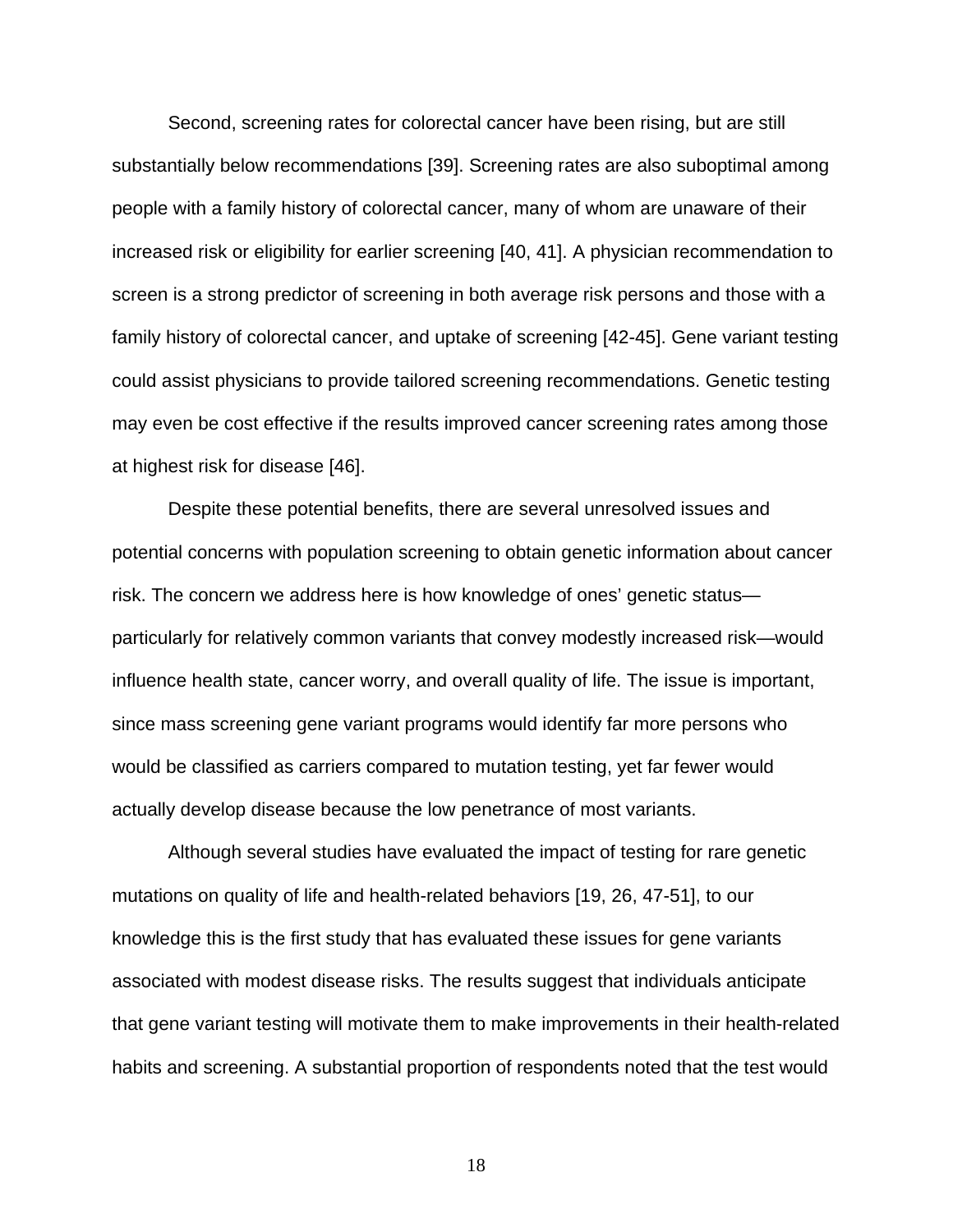create cancer worry, particularly if it was positive. In contrast, the impact on overall quality of life—as measured by the standard gamble survey—was negligible. It is not possible to determine whether this potential contradiction is due to insensitivity in the global measure of HRQOL (utility value) to the test result, or because patient cancer worry following the test result, while real, has little substantive impact on an individual's overall sense of well being. An important issue for further study is whether DNA-based testing generates more cancer worry than comparable risk information conveyed on the basis of family history.

We note several limitations to this analysis. First, our overall response rate to this internet based survey was low, and those who did respond were of higher socioeconomic status than the general population or that of the parent study. Although the internet is now nearly ubiquitous, and Washington State ranks fourth in the United States in terms of households with computers (72%) and home internet access (63%), access to free or very low cost internet services outside of the home is still limited (e.g., at public libraries)[52]. Cost and lack of familiarity with computers are relative barriers for persons with low educational attainment and/or low incomes. Thus, although sampling was population based, respondents to this survey do not necessarily represent the overall population makeup of the region.

Second, the scenario was hypothetical. Historically, individuals' response to hypothetical genetic testing scenarios—for example, willingness to be tested—has not corresponded to actual testing experience [53]. Several features of hypothetical case scenarios have been identified as increasing a realistic response, including populationbased recruitment, immediacy of the testing scenario, a range of response choices, an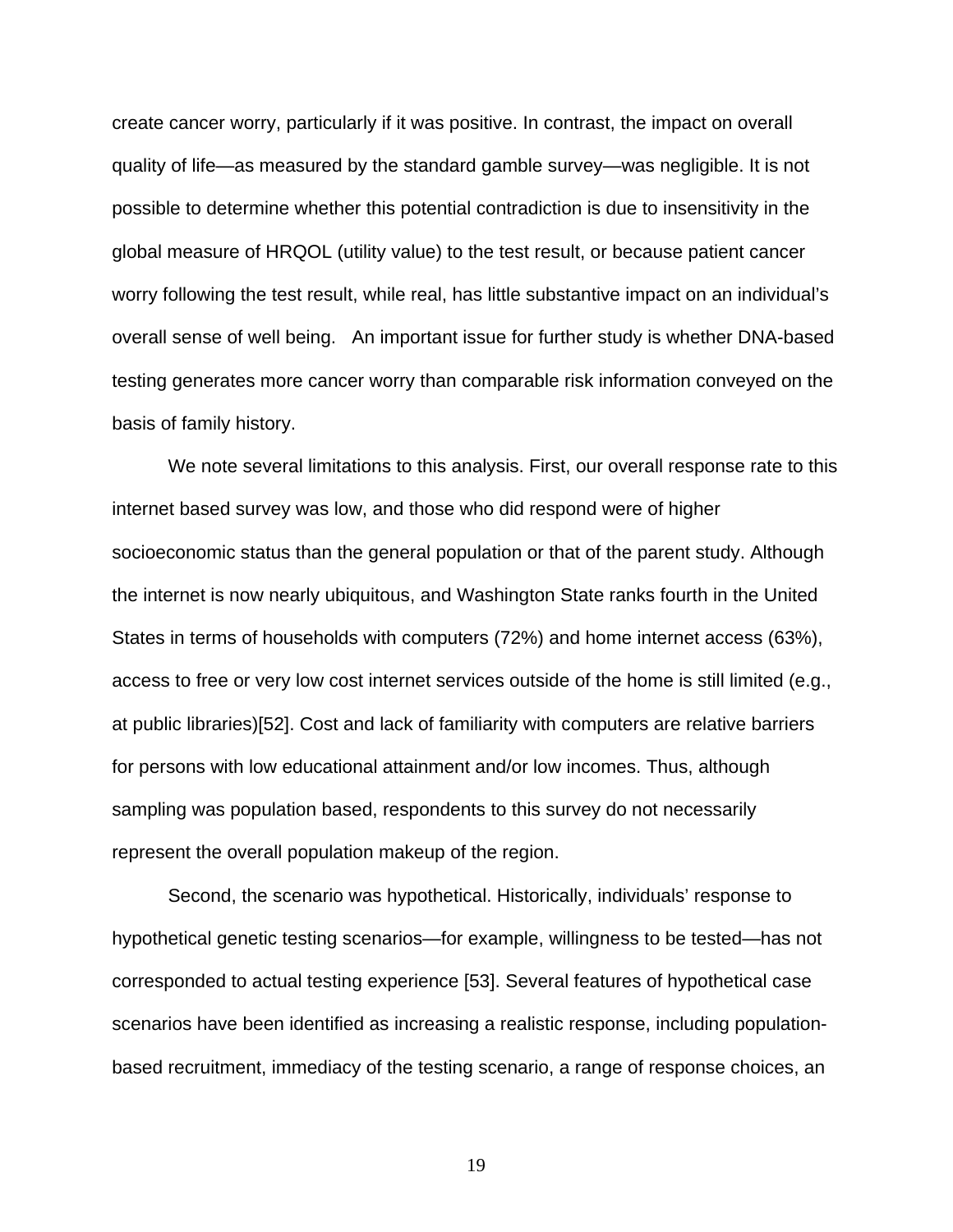accessible and understandable description of testing based on preliminary data, and theory-based content [53]; our testing scenario included all of these features. In addition, our focus on response to test results, rather than interest in testing per se, allowed us to use methodology validated in other studies of health care preferences. Third, the responses to the negative test bias may have been influenced by anchoring bias based on the respondents given to the positive test scenario, since the latter was presented first to all respondents. Finally, we tailored the response options for worry and exercise based on logical constructs for each scenario, such that certain responses were not available for some health states (e.g., "very relieved" was not a response option for the gene variant carrier state). If some respondents had wished to respond in differently than the available response options, our results would be biased.

It is known that in the case of some mutations with high penetrance, providing people with genetic information on risk may not increase their motivation to change behavior and in some cases may decrease motivation [54]; our data suggesting motivation to change behavior cannot therefore be interpreted as predicting behavioral change, but we believe they indicate a potential for utilizing risk knowledge to encourage change, particularly for interventions such as screening that may be affected by physicians' recommendations. Third, genetic testing in general, and high prevalence, low penetrance variants in particular, are conceptually abstract concepts that may be difficult for lay persons to understand. Our survey was designed and tested for clarity and ease of understanding, yet it is possible that the information was still difficult to grasp for some respondents. One of the advantages of an internet survey is that it allowed us to monitor early on for logic errors in survey responses that would have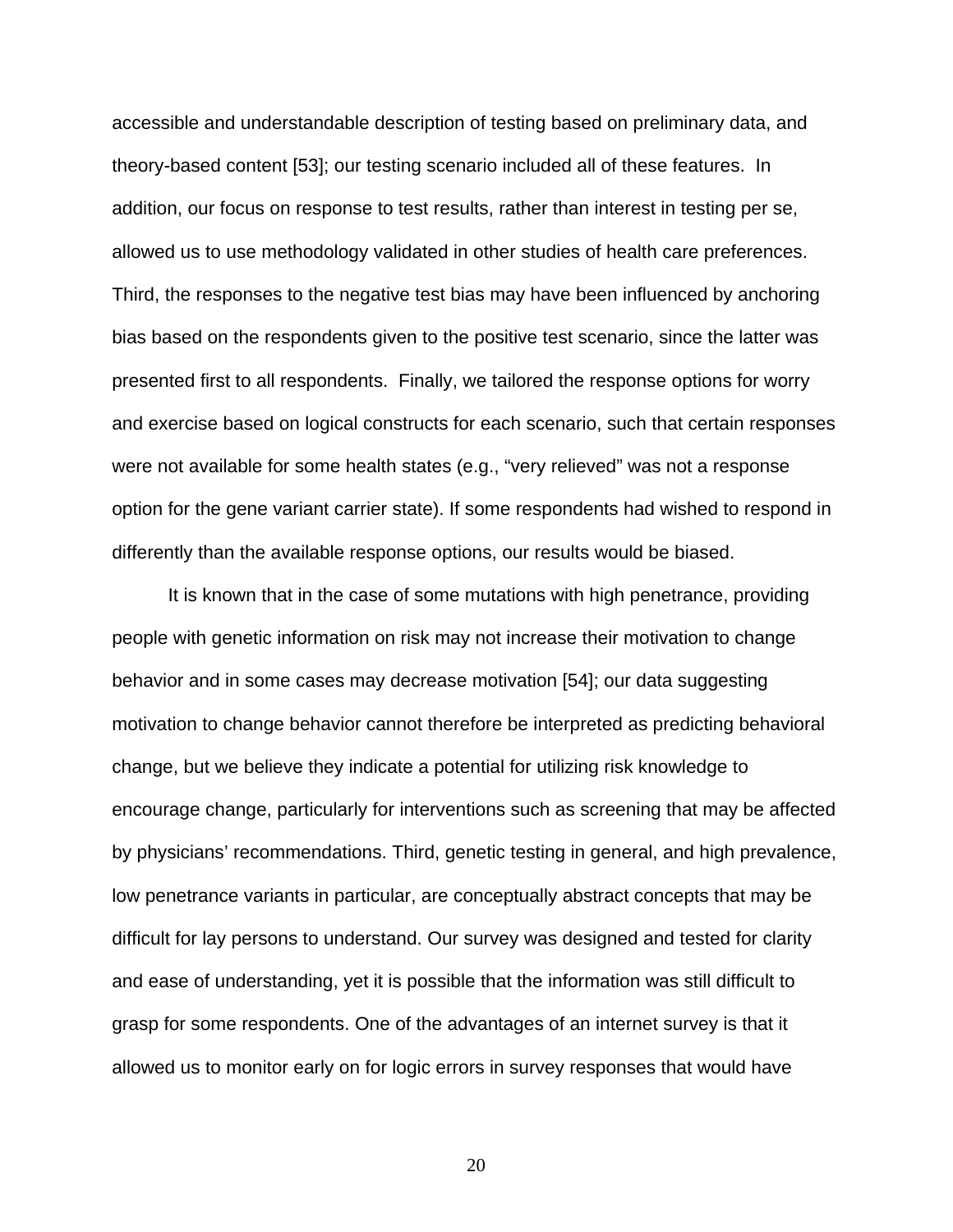signaled problems with understanding (e.g., reporting more cancer worry after a negative vs. positive test result). We did not detect such issues with this survey. The method also offered respondents the opportunity to stop and ask questions before continuing, perhaps improving the rate of usable responses and avoiding "respondent questionnaire fatigue."

Testing for gene variants associated with moderate disease risks is not currently part of standard medical practice. Our survey suggests that a test that is established to have true clinical utility may be accepted by patients, although the impact on feelings of worry is concerning. Furthermore, positive results may motivate beneficial health behaviors and negative results are not likely to discourage them. Nevertheless, a "go slow" approach is advisable with implementation of any genetic screening test. Genetic tests for rare mutations such as cancer family syndromes have generally not been shown to substantively affect most people's overall quality of life in the long term, even among those who test positive [23, 26, 48, 55, 56]. One reason may be that persons from affected families are usually aware of their increased risk before testing. Patients without family histories would often face a "surprise" of being told that they are at risk in a scenario of testing for common gene variants, since the prevalence of variants will be high even though the penetrance is lower than mutations. Patients will need to be counseled about the limited implications of a positive test.

If testing of this kind is adopted into clinical practice, research will be needed that informs practitioners about the meaning of the results, how to convey the results, and how to minimize potential misinterpretation of the results by patients. For example, it would be important for health professionals to convey to patients that a negative test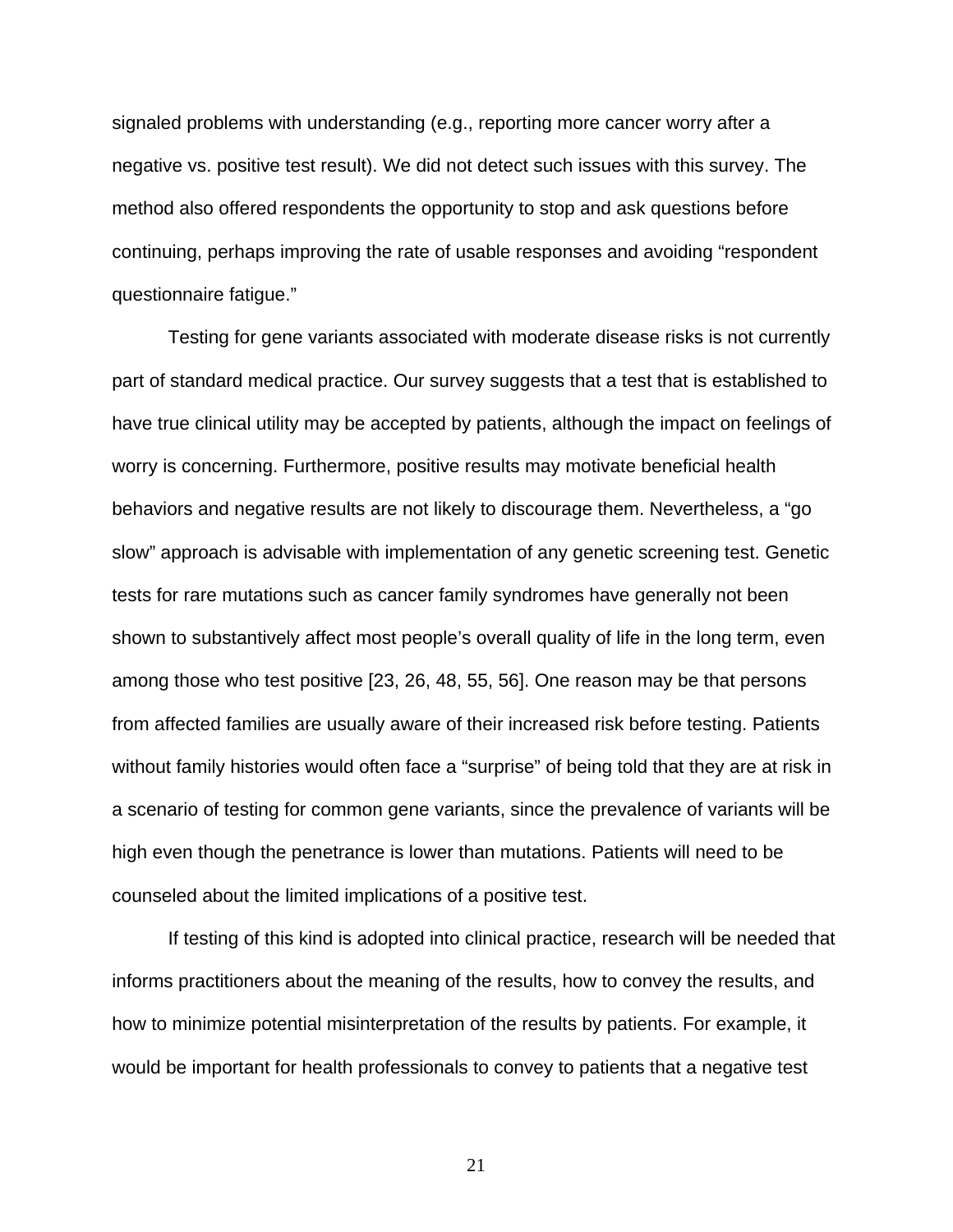result does not necessarily "negate" a positive family history; that is, screening is still needed.

# **ACKNOWLEDGEMENTS**

This work was supported by National Cancer Institute R01 CA114794 (SDR).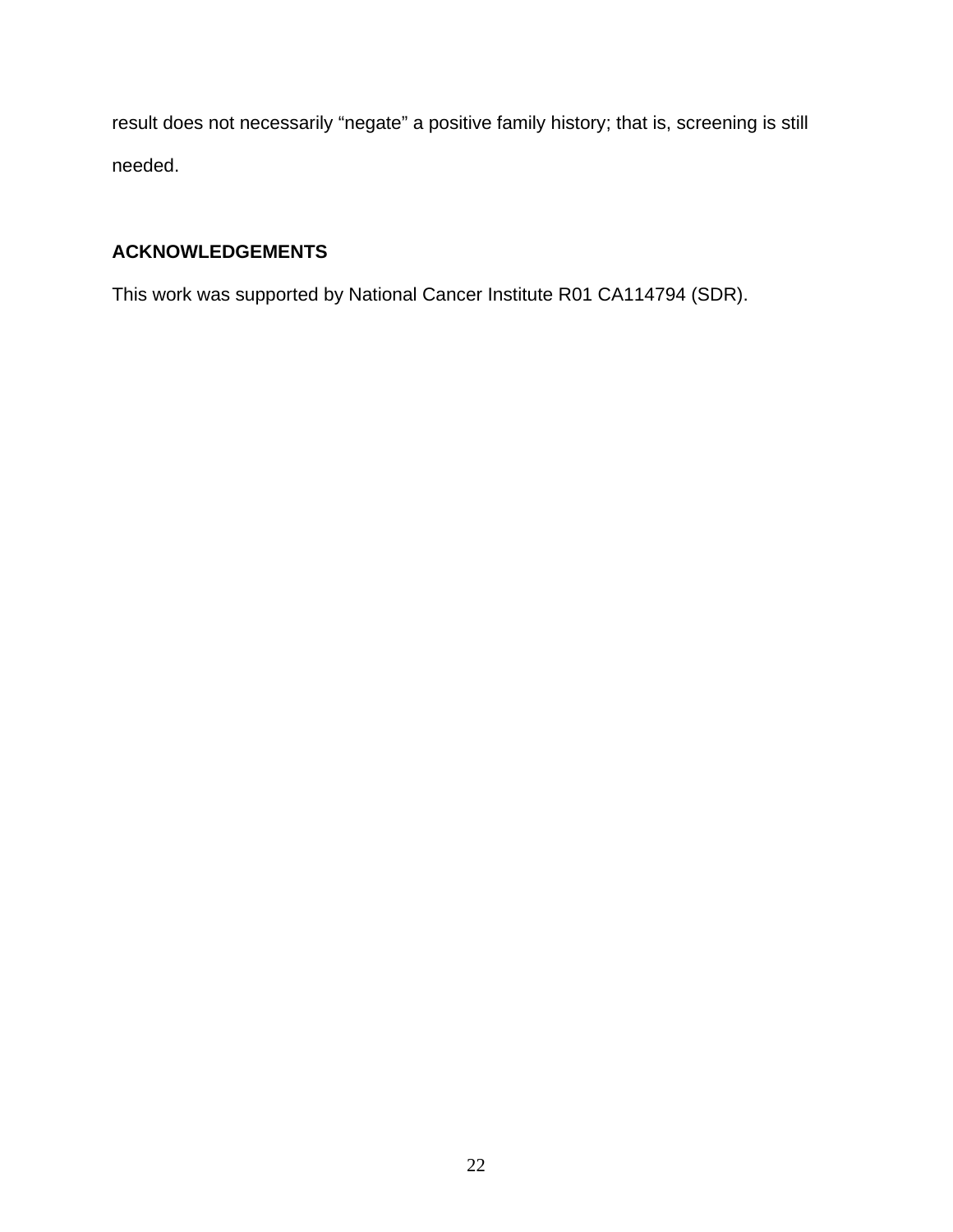|                                                        | <b>No Family</b><br><b>History</b><br>$N=170(%)$ | <b>Relatives</b><br>$N = 310 (%)$ | <b>Total</b><br>$N=480(%)$ |
|--------------------------------------------------------|--------------------------------------------------|-----------------------------------|----------------------------|
| <b>Demographics</b>                                    |                                                  |                                   |                            |
| Male                                                   | 67 (39)                                          | 116(37)                           | 183 (38)                   |
| Average Age, Male                                      | 51.1                                             | 48.6                              | 49.5                       |
| Average Age, Female**                                  | 52.9                                             | 47.0                              | 49.1                       |
| Race                                                   |                                                  |                                   |                            |
| White                                                  | 160(94)                                          | 288 (93)                          | 448 (93)                   |
| Non-white                                              | 10(6)                                            | 22(7)                             | 32(7)                      |
| Education**                                            |                                                  |                                   |                            |
| Less than high school                                  | 3(2)                                             | 1(1)                              | 4(1)                       |
| High school graduate                                   | 13(8)                                            | 40(13)                            | 53(11)                     |
| Some college or university                             | 51 (30)                                          | 119 (38)                          | 170(35)                    |
| College graduate or higher                             | 103(60)                                          | 149 (47)                          | 252 (52)                   |
| Unknown or refused                                     | 0(0)                                             | 1(<1)                             | 1(1)                       |
| <b>Family History of Cancer</b>                        |                                                  |                                   |                            |
| Average number of FDR with any cancer other than       |                                                  |                                   |                            |
| colorectal**                                           | 0.68                                             | 1.53                              | 1.23                       |
| Average number of FDR with colorectal cancer**         | 0.00                                             | 0.96                              | 0.62                       |
| Average number of SDR with any cancer, including       | 1.54                                             | 1.75                              | 1.68                       |
| colorectal                                             |                                                  |                                   |                            |
| Experience with a relative with cancer**               |                                                  |                                   |                            |
| Accompanied through diagnosis and treatment            | 22(13)                                           | 109(35)                           | 131 (27)                   |
| Spoke frequently about diagnosis/treatment but did not | 31(18)                                           | 100(32)                           | 131 (27)                   |
| accompany                                              |                                                  |                                   |                            |
| Spoke occasionally about diagnosis/treatment           | 23(13)                                           | 61(20)                            | 84 (18)                    |
| Spoke very little about diagnosis/treatment            | 25(15)                                           | 27(9)                             | 52(11)                     |
| Did not speak at all about diagnosis/treatment         | 40(24)                                           | 11(4)                             | 51(11)                     |
| Refused                                                | 29(17)                                           | $2 \left( \leq 1 \right)$         | 31(6)                      |
| <b>Self Assessment of Current Health</b>               |                                                  |                                   |                            |
| <b>EQ-5D summary score</b>                             | 0.878                                            | 0.889                             | 0.885                      |
| Visual Analogue Scale summary score (0-100 scale)      | 82.94                                            | 83.58                             | 83.35                      |
| <b>Standard Gamble Utility Score</b>                   |                                                  |                                   |                            |
| Women                                                  | 0.886                                            | 0.909                             | 0.901                      |
| Men                                                    | 0.892                                            | 0.887                             | 0.889                      |
| All                                                    | 0.889                                            | 0.901                             | 0.896                      |
| <b>Estimate of lifetime colorectal cancer risk</b>     |                                                  |                                   |                            |
| Age < 45                                               | 13%                                              | 29%                               | 25%                        |
| Age 46-55                                              | $8\%$                                            | 29%                               | 23%                        |
| Age 56-65                                              | 11%                                              | 21%                               | 16%                        |

**Table 1.** Demographics and Characteristics of Respondents

FDR = First degree relatives: parents, siblings, children

SDR = Second degree relatives: grandparents, aunts, uncles

\*\* indicates significant difference between relatives and controls (p < 0.05)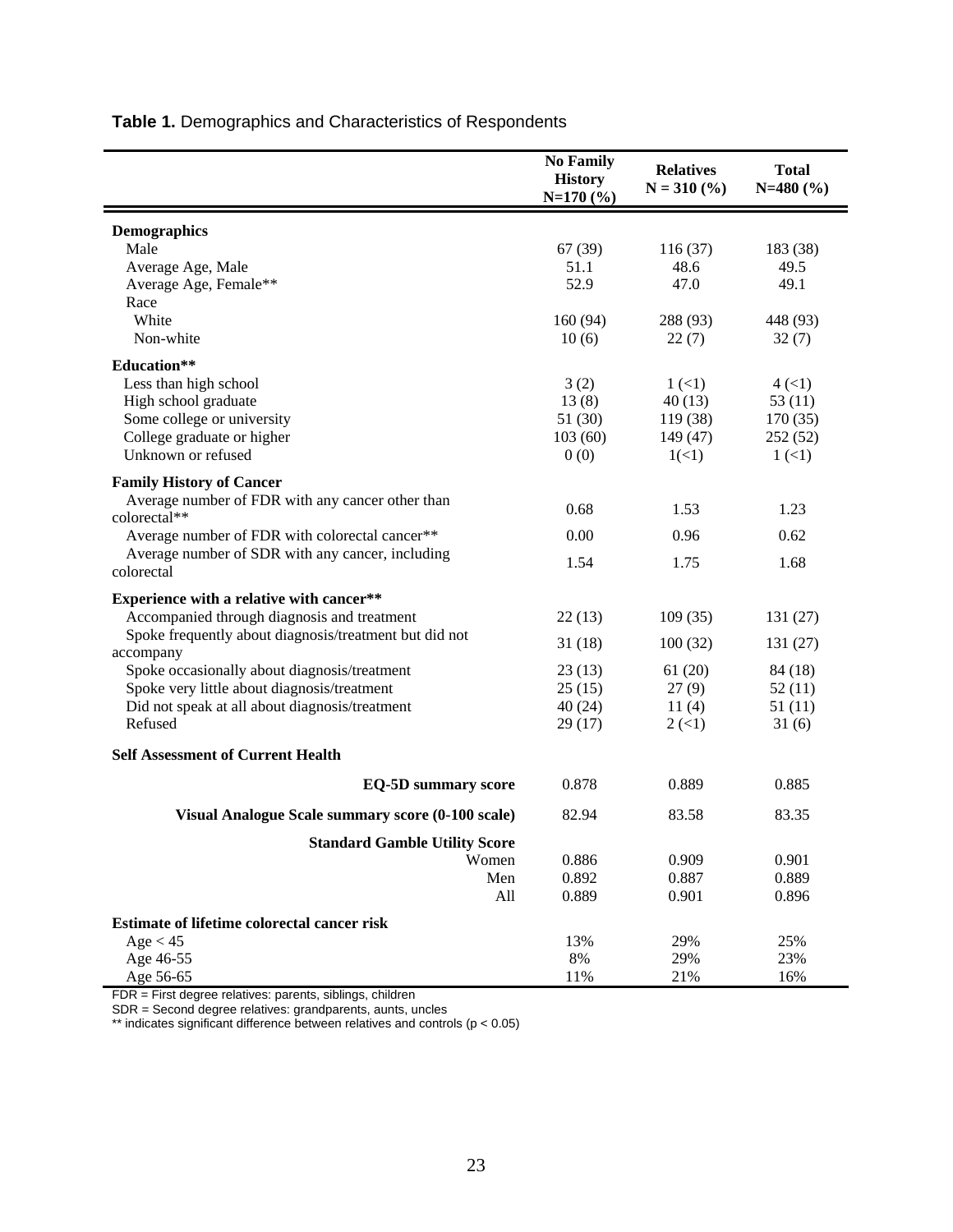|                                                           | <b>No Family</b><br><b>History</b><br>$N=170(%)$ | <b>Relatives</b><br>$N = 310$ (%) | <b>Total</b><br>$N=480(%)$ |
|-----------------------------------------------------------|--------------------------------------------------|-----------------------------------|----------------------------|
| Screening (persons may list more than one<br>procedure)** |                                                  |                                   |                            |
|                                                           |                                                  |                                   |                            |
| FOBT last 2 years                                         | 49 (29)                                          | 67(22)                            | 116(24)                    |
| Flexible sigmoidoscopy within 5 yrs                       | 21(12)                                           | 21(7)                             | 42(9)                      |
| Colonoscopy within 5 yrs                                  | 58 (34)                                          | 172(55)                           | 230 (48)                   |
| No screening                                              | 70(41)                                           | 88 (28)                           | 158 (33)                   |
| <b>Healthy Diet</b>                                       |                                                  |                                   |                            |
| Healthy diet always                                       | 61(36)                                           | 102(33)                           | 163(34)                    |
| Healthy diet sometimes                                    | 106(62)                                          | 197 (64)                          | 303(63)                    |
| Health diet rarely or never                               | 1(1)                                             | 10(3)                             | 11(2)                      |
| Refused                                                   | 2(1)                                             | 1(1)                              | 3(1)                       |
| <b>Exercise Habits**</b>                                  |                                                  |                                   |                            |
| Exercise regularly or occasionally                        | 138 (81)                                         | 246 (79)                          | 384 (80)                   |
| Exercise rarely or never                                  | 30(18)                                           | 63 (20)                           | 93 (19)                    |
| Refused                                                   | 2(1)                                             | $1 \left( 1 \right)$              | 3(1)                       |
| <b>Lifestyle Habits</b>                                   |                                                  |                                   |                            |
| Alcohol — drinks less than 1/day                          | 151 (89)                                         | 270 (87)                          | 421 (88)                   |
| Smokes cigarettes, cigar                                  | 11(7)                                            | 35(11)                            | 46(10)                     |

**Table 2.** Self-Reported Screening and Lifestyle Behaviors of Respondents

FOBT = fecal occult blood test

\*\* indicates significant difference between relatives and controls ( $p < 0.05$ )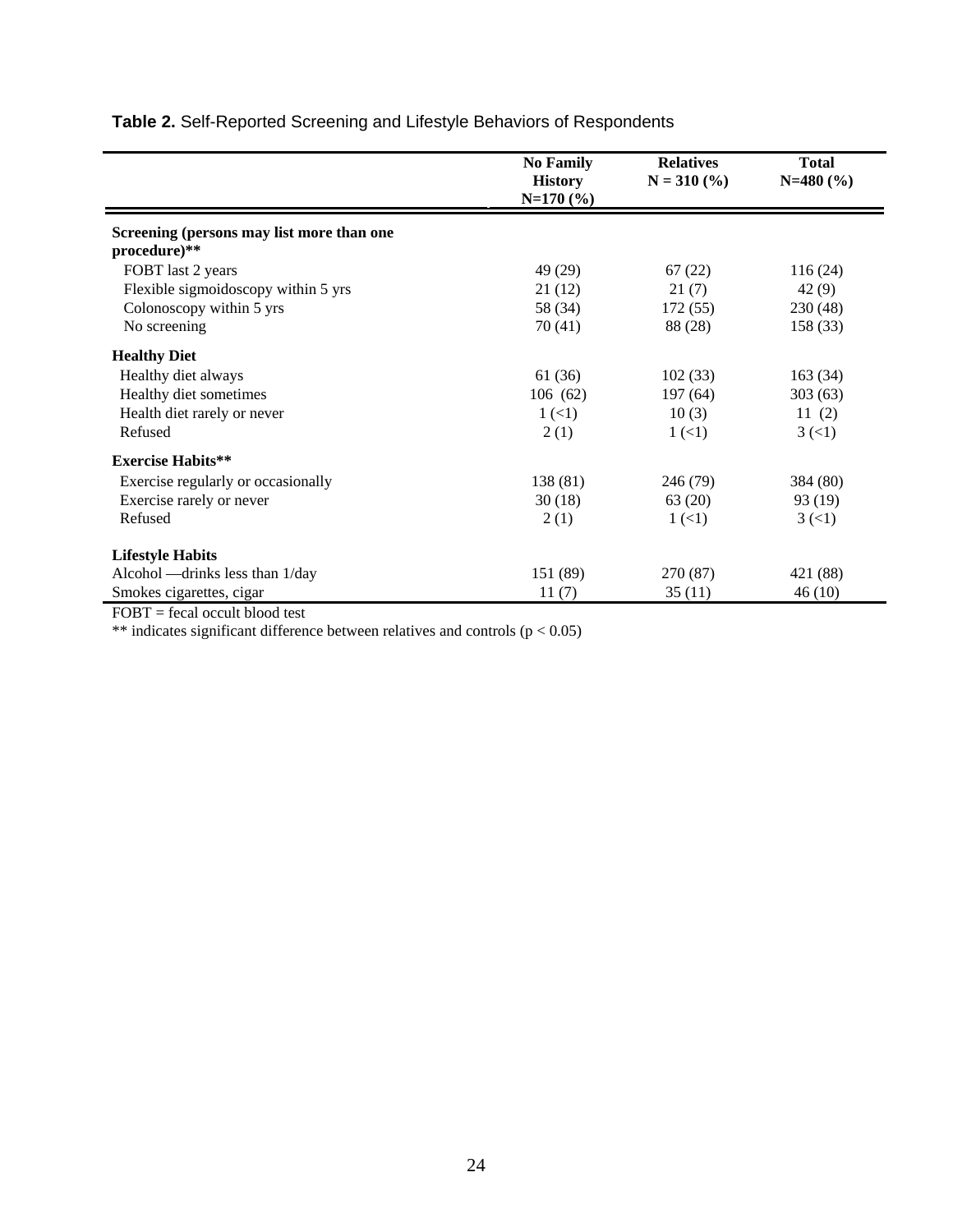|                                                         | N <sub>0</sub><br>Family<br><b>History</b><br>$N = 170$<br>(%) | <b>Relatives</b><br>$N = 310$ (%) | <b>Both</b><br>$N=480(%)$ |
|---------------------------------------------------------|----------------------------------------------------------------|-----------------------------------|---------------------------|
| <b>Feelings of Worry</b>                                |                                                                |                                   |                           |
| "Very" worried                                          | 24(14)                                                         | (19)<br>61                        | 85 (18)                   |
| "Somewhat" worried                                      | 121 (71)                                                       | 208 (67)                          | 329 (69)                  |
| No changes                                              | (13)<br>23                                                     | (13)<br>39                        | 62 (13)                   |
| Refused                                                 | $\overline{2}$<br>(1)                                          | (<1)<br>$\overline{c}$            | (<1)<br>4                 |
| Feelings of worry one year after results                |                                                                |                                   |                           |
| "Very" worried                                          | 13(8)                                                          | 46(15)                            | 59 (12)                   |
| "Somewhat" worried                                      | 121(71)                                                        | 214(69)                           | 335(70)                   |
| No changes                                              | 33(19)                                                         | 47(15)                            | 80(17)                    |
| Refused                                                 | 3(2)                                                           | 3(1)                              | 6(1)                      |
| Informing others about a positive result                |                                                                |                                   |                           |
| Would tell husband/wife/partner about result            | 151 (89)                                                       | 269(87)                           | 420 (88)                  |
| Would tell siblings about result                        | 114(67)                                                        | 240 (77)                          | 354 (74)                  |
| Would tell children about result                        | 95 (56)                                                        | 168(54)                           | 263(55)                   |
| Would tell parents about result                         | 78 (46)                                                        | 187(60)                           | 265(55)                   |
| Would tell close friends about result                   | 78 (46)                                                        | 169(55)                           | 247 (52)                  |
| Would tell acquaintances about result                   | 18(11)                                                         | 33(11)                            | 51(11)                    |
| Would tell coworkers about result                       | 14(8)                                                          | 43(14)                            | 57(12)                    |
| Would tell no one about result                          | 4(2)                                                           | 8(3)                              | 12(3)                     |
| Total people told                                       | 552                                                            | 1117                              | 1669                      |
| Number of people told per respondent<br>Refused         | 3.25<br>3                                                      | 3.60<br>2                         | 3.48<br>5                 |
| <b>Changes in Exercise</b>                              |                                                                |                                   |                           |
| Would exercise "a lot" more                             | 35 $(21)$                                                      | 84 (27)                           | 119(25)                   |
| Would exercise "a little" more                          | (53)<br>90                                                     | 162(52)                           | 252(53)                   |
| No changes                                              | (25)<br>43                                                     | 62 (20)                           | 105(22)                   |
| Exercise less                                           | $\boldsymbol{0}$                                               | $\boldsymbol{0}$                  | $\boldsymbol{0}$          |
| Refused                                                 | 2<br>(1)                                                       | 2 $(\leq 1)$                      | 4 $(\leq 1)$              |
| <b>Changes in Diet</b>                                  |                                                                |                                   |                           |
| "Big" changes                                           | 46(27)                                                         | 98 (32)                           | 144(30)                   |
| "A few" changes                                         | 110(65)                                                        | 185(60)                           | 295(62)                   |
| No changes                                              | 12(7)                                                          | 26(8)                             | 38(8)                     |
| Refused                                                 | 2(1)                                                           | $1 \le (1)$                       | 3 $(\leq 1)$              |
| <b>Intentions for Colorectal Cancer Screening**</b>     |                                                                |                                   |                           |
| Already screen regularly                                | 73 (44)                                                        | 171(55)                           | 244 (51)                  |
| Does not screen, would not change                       | 4(2)                                                           | (2)<br>6                          | 10(2)                     |
| Would start screening/adhere to doctor's recommendation | 85 (50)                                                        | 119 (38)                          | 204(43)                   |
| Not sure                                                | 6(3)                                                           | 13(4)                             | 19(4)                     |

**Table 3.** Participant responses to questions concerning anxiety/relief, exercise, diet, and screening behavior under a hypothetical scenario where they are told they are a colorectal cancer polymorphism carrier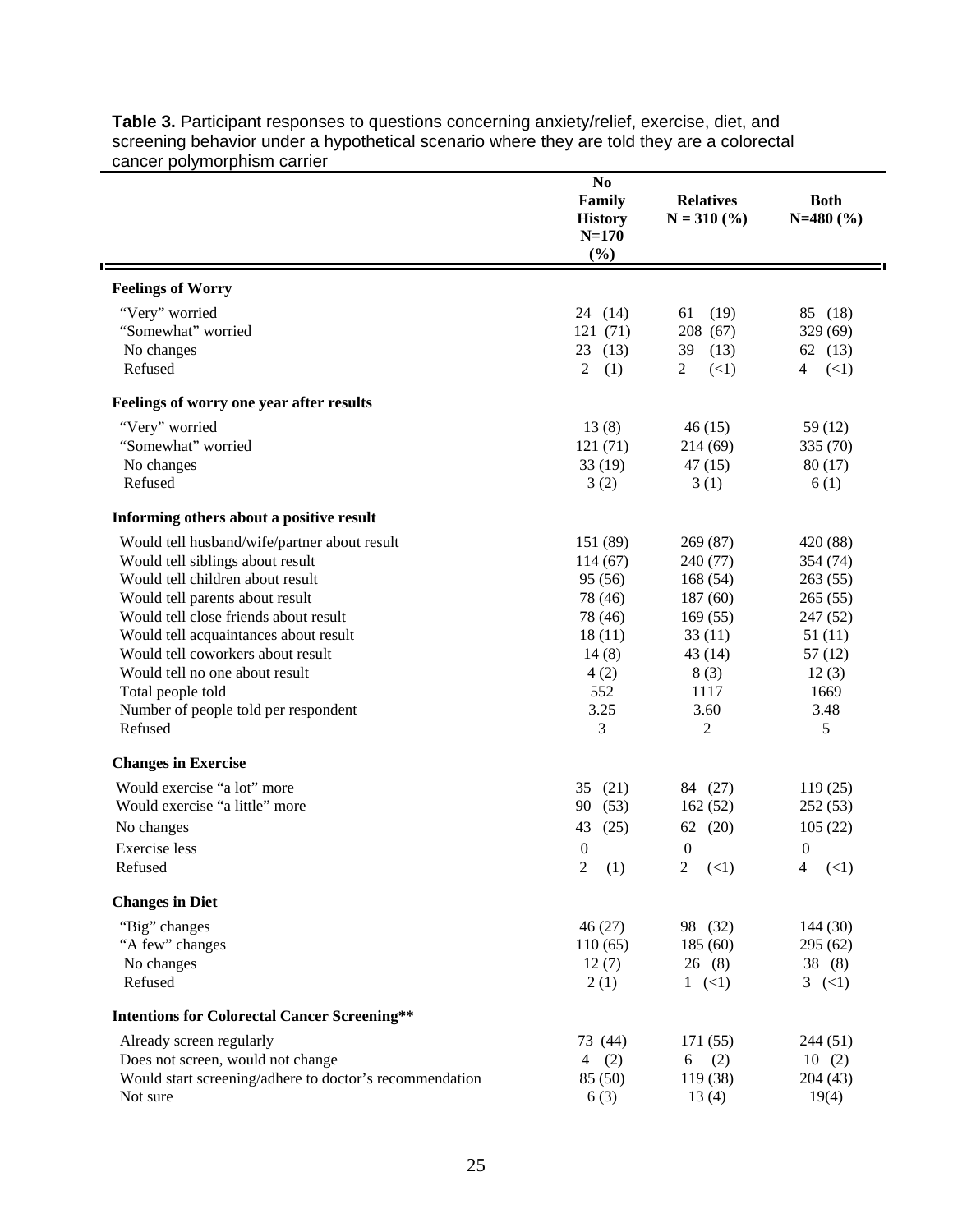| Refused                                                                            |  |  |
|------------------------------------------------------------------------------------|--|--|
| ** indicates significant difference between relatives and controls ( $p < 0.05$ ). |  |  |

**Table 4.** Participant responses to questions concerning anxiety/relief, exercise, diet, and screening behavior under a hypothetical scenario where they are told they are a non-carrier of colorectal cancer polymorphism

|                                                   | <b>No Family History</b><br>$N=170(%)$ | <b>Relatives</b><br>$N = 310$ (%) | <b>Total</b><br>$N=480(%)$ |
|---------------------------------------------------|----------------------------------------|-----------------------------------|----------------------------|
| <b>Feelings of Relief or Worry</b>                |                                        |                                   |                            |
| "Very" worried                                    | 1(1)                                   | $\boldsymbol{0}$                  | (<1)<br>1                  |
| "Somewhat" worried                                | $\theta$                               | 1(1)                              | (<1)<br>1                  |
| No changes                                        | 35(21)                                 | 63 (20)                           | 98 (20)                    |
| "A little" relieved                               | 76 (45)                                | 145(47)                           | 221 (46)                   |
| "Somewhat" or "very" relieved                     | 56 (33)                                | 100(32)                           | 156(33)                    |
| Refused                                           | 2(1)                                   | 1(1)                              | 3 $(<1)$                   |
| Informing others about a negative result**        |                                        |                                   |                            |
| Would tell husband/wife/partner                   | 141 (83)                               | 266 (86)                          | 407(85)                    |
| Would tell siblings about a result                | 90(53)                                 | 214 (69)                          | 304(63)                    |
| Would tell children about result                  | 77(45)                                 | 153 (49)                          | 230 (48)                   |
| Would tell parents about result                   | 63 (37)                                | 173 (56)                          | 236 (49)                   |
| Would tell close friends about result             | 59 (35)                                | 129(42)                           | 188 (39)                   |
| Would tell acquaintances about result             | 12(7)                                  | 28(9)                             | 40(8)                      |
| Would tell coworkers about result                 | 7(4)                                   | 39(13)                            | 46(10)                     |
| Would tell no one about result                    | 13(8)                                  | 13(4)                             | 26(5)                      |
| Total people told                                 | 462                                    | 1015                              | 1477                       |
| Number of people told per respondent              | 2.72                                   | 3.27                              | 3.10                       |
| Refused                                           | 3                                      | 1                                 | 4                          |
| <b>Changes in Exercise</b>                        |                                        |                                   |                            |
| "A lot" more                                      | (3)<br>6                               | 18(6)                             | 24(5)                      |
| "A little" more                                   | 43<br>(25)                             | 101(33)                           | 144(30)                    |
| No changes                                        | 118 (70)                               | 190(61)                           | 308(64)                    |
| <b>Exercise</b> less                              | $\boldsymbol{0}$                       | $\boldsymbol{0}$                  | $\mathbf{0}$               |
| Refused                                           | 3<br>(2)                               | 1(1)                              | 4 $(<1)$                   |
| <b>Changes in Diet</b>                            |                                        |                                   |                            |
| "Big" changes                                     | 2<br>(1)                               | 9(3)                              | 11(2)                      |
| "A few" changes                                   | 59<br>(35)                             | 121 (39)                          | 180(37)                    |
| No changes                                        | 107(63)                                | 179 (58)                          | 286(60)                    |
| Refused                                           | 2<br>(1)                               | 1(1)                              | 3(1)                       |
| <b>Intentions for Colorectal Cancer Screening</b> |                                        |                                   |                            |
| Already screen regularly                          | 74 (44)                                | 176 (57)                          | 250(52)                    |
| Does not screen, would not change                 | 18(11)                                 | 21(7)                             | 39(8)                      |
| Would start screening/adhere to doctor's          | 50(29)                                 | 73 (23)                           | 123(26)                    |
| recommendation                                    |                                        |                                   |                            |
| Not sure                                          | 26(15)                                 | 39 (13)                           | 65 (14)                    |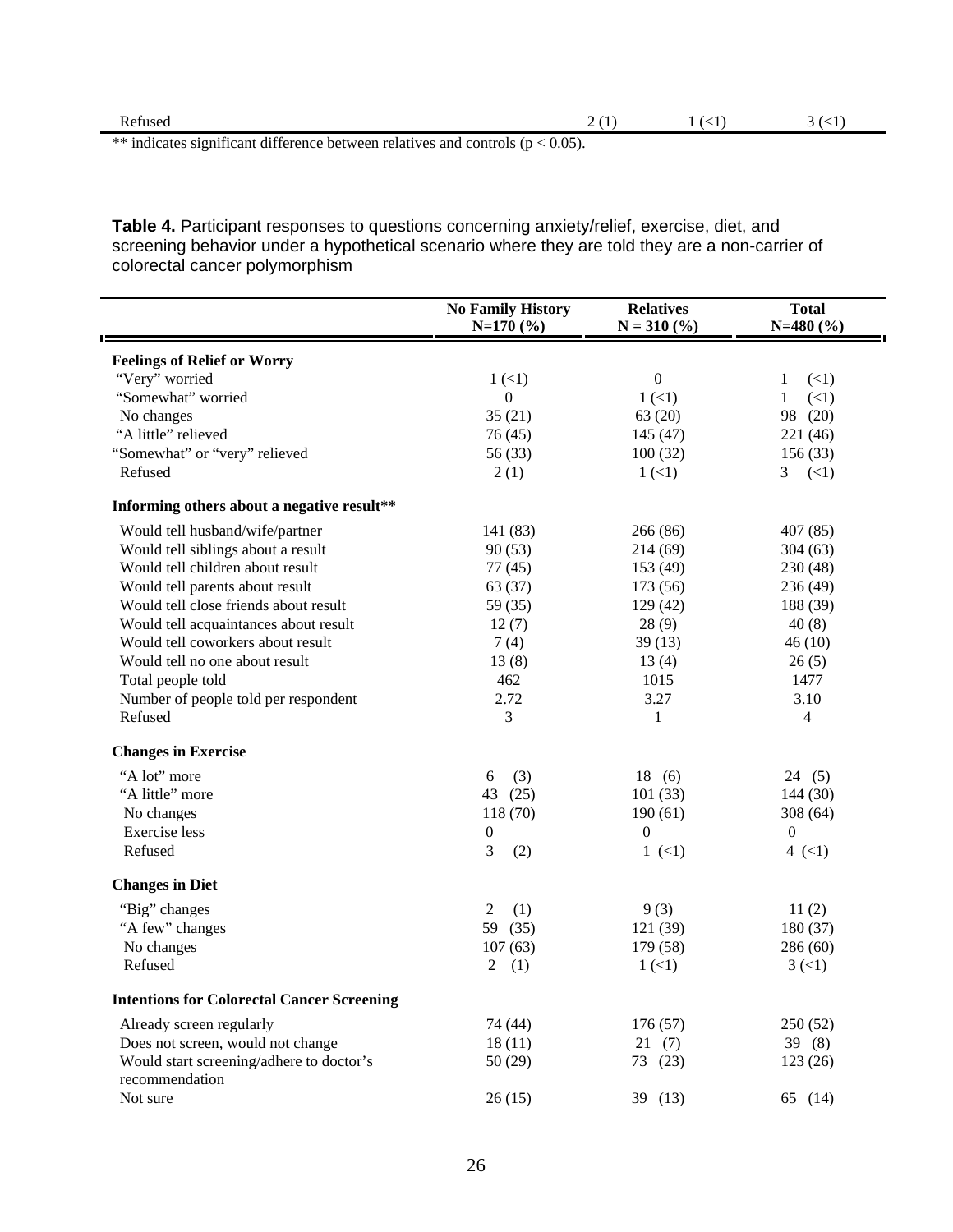| Refused                                                                            |  |  |
|------------------------------------------------------------------------------------|--|--|
| ** indicates significant difference between relatives and controls ( $p < 0.05$ ). |  |  |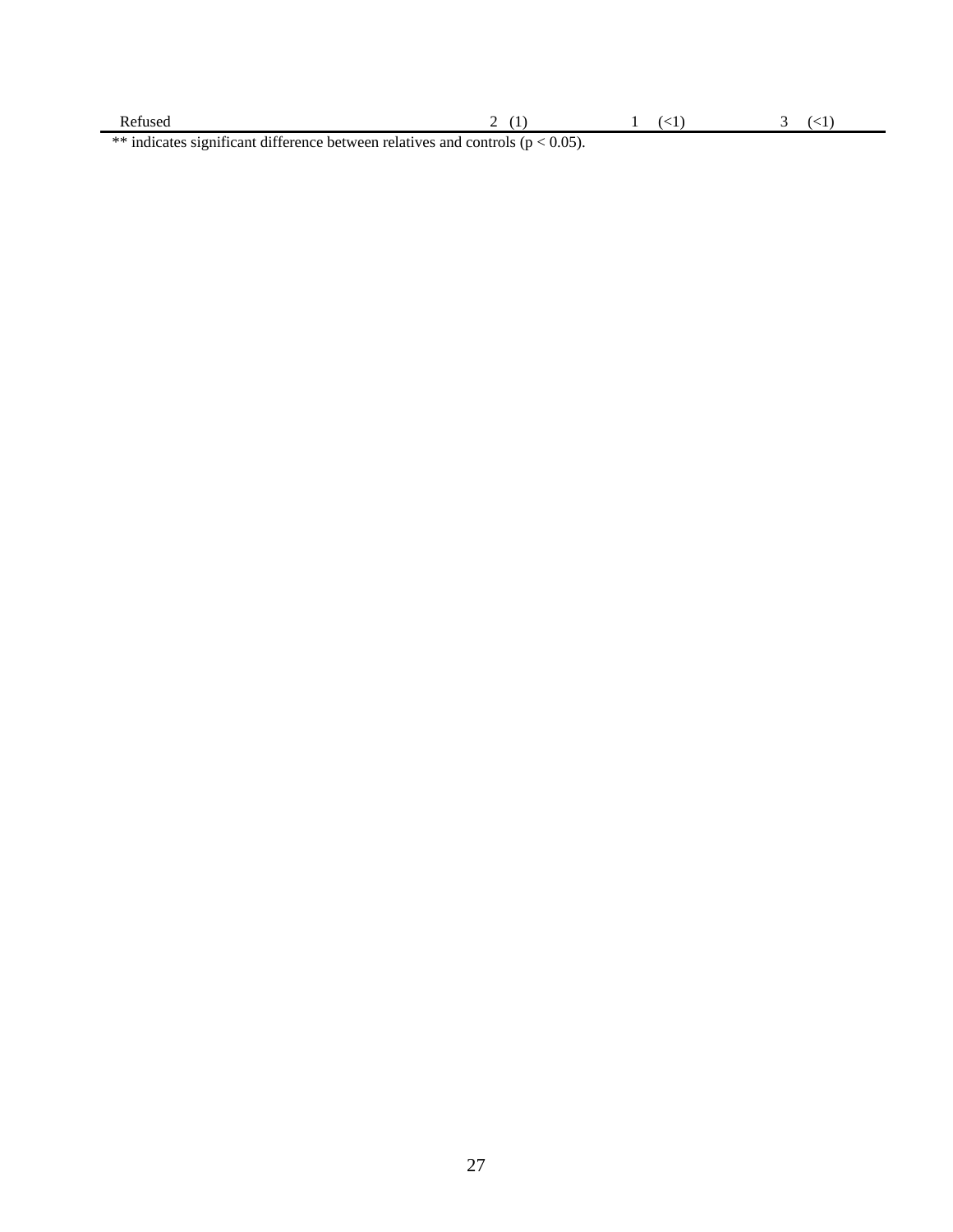# References

1. American Cancer Society. Cancer Facts and Figures 2007. Available at:

http://www.cancer.org/downloads/STT/CAFF2006PWSecured.pdf. Accessed January 17, 2007. 2. Ramsey SD, Yoon P, Moonesinghe R, et al. Population-based study of the prevalence of family history of cancer: implications for cancer screening and prevention. Genet Med 2006;8:571-575.

3. Lichtenstein P, Holm NV, Verkasalo PK, et al. Environmental and heritable factors in the causation of cancer--analyses of cohorts of twins from Sweden, Denmark, and Finland. N Engl J Med 2000;343:78-85.

4. Houlston RS, Tomlinson IP. Polymorphisms and colorectal tumor risk. Gastroenterology 2001;121:282-301.

5. Hubner RA, Houlston RS. MTHFR C677T and colorectal cancer risk: A meta-analysis of 25 populations. Int J Cancer 2007;120:1027-1035

6. Chen K, Jiang QT, He HQ. Relationship between metabolic enzyme polymorphism and colorectal cancer. World J Gastroenterol 2005;11:331-335

7. Kaklamani VG, Hou N, Bian Y, et al. TGFBR1\*6A and cancer risk: a meta-analysis of seven case-control studies. J Clin Oncol 2003;21:3236-3243

8. Collins FS. Shattuck lecture--medical and societal consequences of the Human Genome Project. N Engl J Med 1999;341:28-37.

9. Collins CD, Purohit S, Podolsky RH, et al. The application of genomic and proteomic technologies in predictive, preventive and personalized medicine. Vascul Pharmacol 2006;45:258-267

10. US Preventive Services Task Force. Genetic risk assessment and BRCA mutation testing for breast and ovarian cancer susceptibility: recommendation statement. Ann Intern Med 2005;143:355-361

11. Lynch HT, Fusaro RM, Lynch JF. Hereditary cancer syndrome diagnosis: molecular genetic clues and cancer control. Future Oncol 2007;3:169-181

12. Newcomb PA, Baron J, Cotterchio M, et al. Colon cancer family registry: an international resource for studies of the genetic epidemiology of colon cancer. Cancer Epidemiol Biomarkers Prev 2007;16:2331-2343

13. Janz NK, Becker MH. The Health Belief Model: a decade later. Health Educ Q 1984;11:1-47

14. Leventhal H, Diefenbach M, Leventhal E. Illness cognition: Using common sense to understand treatment adherence and affect cognition interactions. Cog Ther Res 1992;16:143- 163

15. Milne S, Sheeran P, Orbell S. Prediction and Intervention in Health-Related Behavior: A Meta-Analytic Review of Protection Motivation Theory. J Appl Soc Psychol 2000;30:106-143

16. Audrain J, Schwartz MD, Lerman C, et al. Psychological distress in women seeking genetic counseling for breast-ovarian cancer risk: the contributions of personality and appraisal. Ann Behav Med 1997;19:370-377

17. Croyle RT, Lerman C. Risk communication in genetic testing for cancer susceptibility. J Natl Cancer Inst Monogr 1999:59-66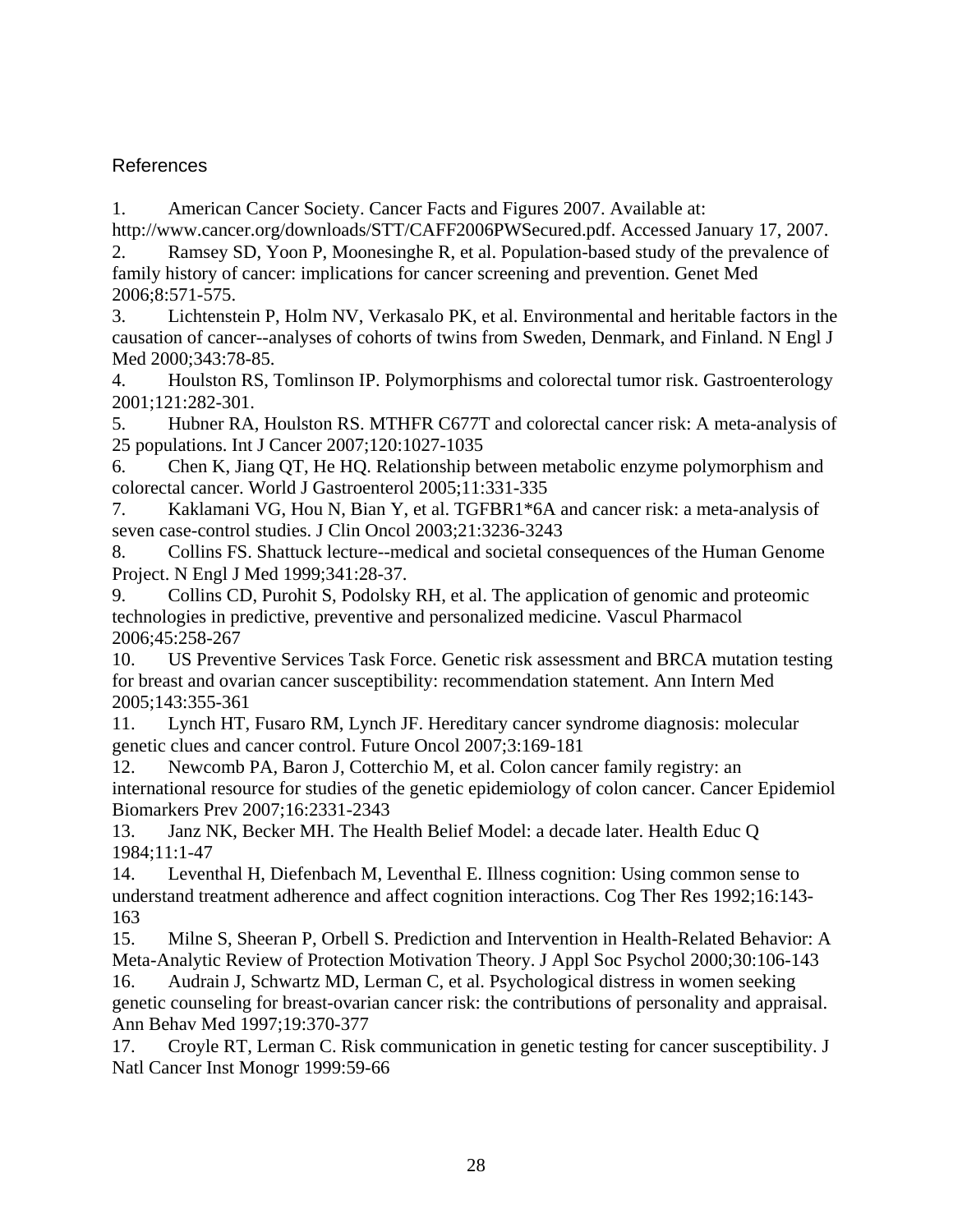18. Schlich-Bakker KJ, ten Kroode HF, Ausems MG. A literature review of the psychological impact of genetic testing on breast cancer patients. Patient Educ Couns 2006;62:13-20

19. Broadstock M, Michie S, Marteau T. Psychological consequences of predictive genetic testing: a systematic review. Eur J Hum Genet 2000;8:731-738

20. Gooding HC, Organista K, Burack J, et al. Genetic susceptibility testing from a stress and coping perspective. Soc Sci Med 2006;62:1880-1890

21. Marteau TM, Weinman J. Self-regulation and the behavioural response to DNA risk information: a theoretical analysis and framework for future research. Soc Sci Med 2006;62:1360-1368

22. Decruyenaere M, Evers-Kiebooms G, Welkenhuysen M, et al. Cognitive representations of breast cancer, emotional distress and preventive health behaviour: a theoretical perspective. Psychooncology 2000;9:528-536

23. Gritz ER, Peterson SK, Vernon SW, et al. Psychological impact of genetic testing for hereditary nonpolyposis colorectal cancer. J Clin Oncol 2005;23:1902-1910

24. van Oostrom I, Meijers-Heijboer H, Duivenvoorden HJ, et al. The common sense model of self-regulation and psychological adjustment to predictive genetic testing: a prospective study. Psychooncology 2007;16:1121-1129

25. Esplen MJ, Madlensky L, Aronson M, et al. Colorectal cancer survivors undergoing genetic testing for hereditary non-polyposis colorectal cancer: motivational factors and psychosocial functioning. Clin Genet 2007;72:394-401

26. van Oostrom I, Meijers-Heijboer H, Duivenvoorden HJ, et al. Comparison of individuals opting for BRCA1/2 or HNPCC genetic susceptibility testing with regard to coping, illness perceptions, illness experiences, family system characteristics and hereditary cancer distress. Patient Educ Couns 2007;65:58-68

27. Ramsey SD, Berry K, Moinpour C, et al. Quality of life in long term survivors of colorectal cancer. Am J Gastroenterol 2002;97:1228-1234.

28. EuroQol Group. EQ-5D: An Instrument to Describe and Value Health. 2007. Available at: http://www.euroqol.org. Accessed November 7, 2008.

29. Palmer RC, Emmons KM, Fletcher RH, et al. Familial risk and colorectal cancer screening health beliefs and attitudes in an insured population. Prev Med 2007;45:336-341

30. Coughlin SS, Berkowitz Z, Hawkins NA, et al. Breast and colorectal cancer screening and sources of cancer information among older women in the United States: results from the 2003 Health Information National Trends Survey. Prev Chronic Dis 2007;4:A57

31. Young WF, McGloin J, Zittleman L, et al. Predictors of colorectal screening in rural colorado: testing to prevent colon cancer in the high plains research network. J Rural Health 2007;23:238-245

32. Kinney AY, Hicken B, Simonsen SE, et al. Colorectal cancer surveillance behaviors among members of typical and attenuated FAP families. Am J Gastroenterol 2007;102:153-162

33. Center on the Evaluation of Value and Risk in Health. The Cost-Effectiveness Analysis Registry. 2007. Available at: http://www.tufts-nemc.org/cearegistry. Accessed December 4, 2007 34. Patrick DL, Erickson P. Health Status and Health Policy. New York: Oxford University Press; 1993

35. Torrance GW. Measurement of health state utilities for economic appraisal. J Health Econ 1986;5:1-30.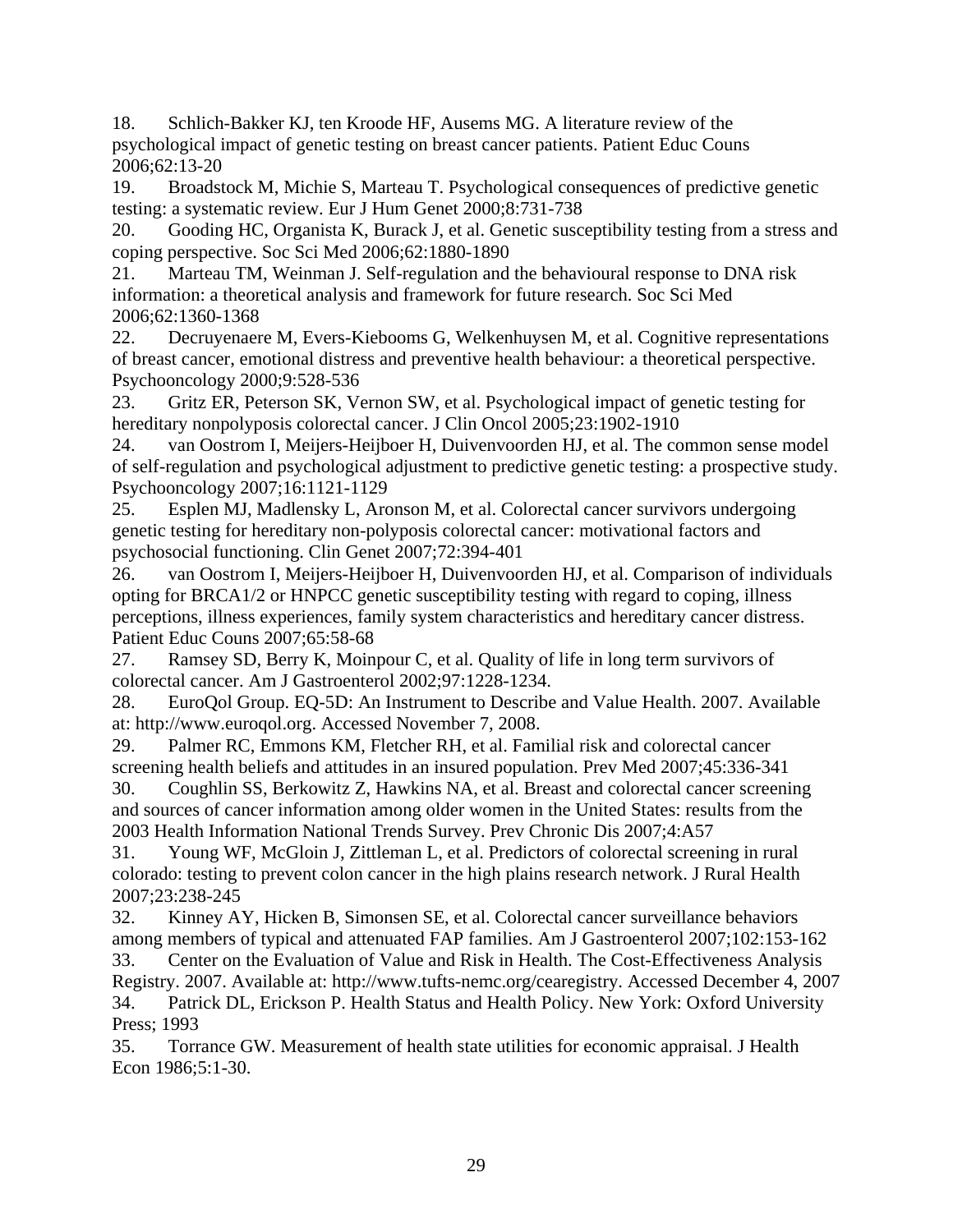36. Murff HJ, Byrne D, Syngal S. Cancer risk assessment: quality and impact of the family history interview. Am J Prev Med 2004;27:239-245

37. Sweet KM, Bradley TL, Westman JA. Identification and referral of families at high risk for cancer susceptibility. J Clin Oncol 2002;20:528-537

38. Tyler CV, Jr., Snyder CW. Cancer risk assessment: examining the family physician's role. J Am Board Fam Med 2006;19:468-477

39. Centers for Disease Control and Prevention. Use of colorectal cancer tests--United States, 2002, 2004, and 2006. Morbidity and Mortality Weekly Report 2008 Mar 14;57:253-258

40. Fletcher RH, Lobb R, Bauer MR, et al. Screening patients with a family history of colorectal cancer. J Gen Intern Med 2007;22:508-513

41. Rees CE, Sheard CE, Echlin K. The relationship between the information-seeking behaviours and information needs of partners of men with prostate cancer: a pilot study. Patient Educ Couns 2003;49:257-261

42. Beydoun HA, Beydoun MA. Predictors of colorectal cancer screening behaviors among average-risk older adults in the United States. Cancer Causes Control 2008;19:339-359

43. Sarfaty M, Wender R. How to increase colorectal cancer screening rates in practice. CA Cancer J Clin 2007;57:354-366

44. Ferreira MR, Dolan NC, Fitzgibbon ML, et al. Health care provider-directed intervention to increase colorectal cancer screening among veterans: results of a randomized controlled trial. J Clin Oncol 2005;23:1548-1554

45. Harewood GC, Wiersema MJ, Melton LJ, 3rd. A prospective, controlled assessment of factors influencing acceptance of screening colonoscopy. Am J Gastroenterol 2002;97:3186- 3194

46. Ramsey SD, Burke W, Pinsky L, et al. Family history assessment to detect increased risk for colorectal cancer: conceptual considerations and a preliminary economic analysis. Cancer Epidemiol Biomarkers Prev 2005;14:2494-2500

47. Marteau TM, Croyle RT. The new genetics. Psychological responses to genetic testing. Bmj 1998;316:693-696

48. Esplen MJ, Madlensky L, Butler K, et al. Motivations and psychosocial impact of genetic testing for HNPCC. Am J Med Genet 2001;103:9-15

49. Meiser B, Halliday JL. What is the impact of genetic counselling in women at increased risk of developing hereditary breast cancer? A meta-analytic review. Soc Sci Med 2002;54:1463- 1470

50. Claes E, Denayer L, Evers-Kiebooms G, et al. Predictive testing for hereditary nonpolyposis colorectal cancer: motivation, illness representations and short-term psychological impact. Patient Educ Couns 2004;55:265-274

51. Claes E, Evers-Kiebooms G, Denayer L, et al. Predictive genetic testing for hereditary breast and ovarian cancer: psychological distress and illness representations 1 year following disclosure. J Genet Couns 2005;14:349-363

52. US Census Bureau. Computer and Internet Use in the United States. 2005. Available at: http://www.census.gov/prod/2005pubs/p23-208.pdf. Accessed June 23, 2008,

53. Persky S, Kaphingst KA, Condit CM, et al. Assessing hypothetical scenario methodology in genetic susceptibility testing analog studies: a quantitative review. Genet Med 2007;9:727-738 54. Marteau TM, Lerman C. Genetic risk and behavioural change. BMJ 2001;322:1056-1059